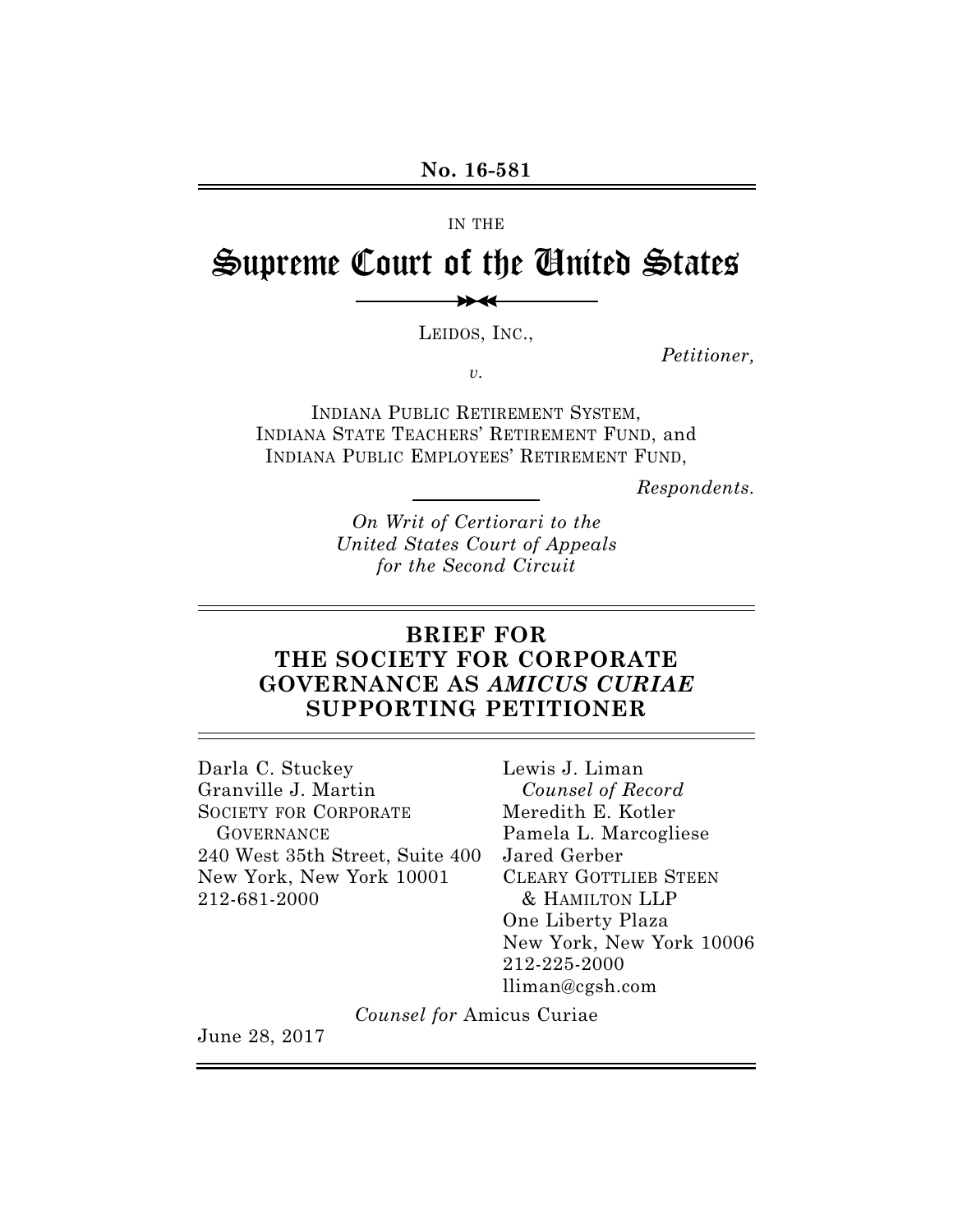### TABLE OF CONTENTS

### Page

|                           |                | TABLE OF AUTHORITIES                                                                                                                                                     | $\overline{\text{iii}}$ |
|---------------------------|----------------|--------------------------------------------------------------------------------------------------------------------------------------------------------------------------|-------------------------|
| INTEREST OF AMICUS CURIAE |                | $\mathbf 1$                                                                                                                                                              |                         |
|                           |                | SUMMARY OF ARGUMENT                                                                                                                                                      | 3                       |
|                           |                |                                                                                                                                                                          | 6                       |
| I.                        |                | THE CURRENT DISCLOSURE<br>REGIME RESULTS IN MD&A<br>THAT FURTHERS THE SEC'S<br><b>GOAL OF ALLOWING INVESTORS</b><br>TO SEE THE COMPANY THROUGH<br>THE EYES OF MANAGEMENT | 6                       |
|                           | $\mathbf{A}$ . | Companies Currently<br>Engage In A Disciplined<br>Process That Results In<br>Robust MD&A Disclosure                                                                      | 7                       |
|                           | <b>B.</b>      | The SEC Currently Plays<br>A Central Oversight And<br>Enforcement Role With<br>Respect To MD&A Disclosure                                                                | 12                      |
| II.                       |                | THE SECOND CIRCUIT'S RULE<br>WOULD DRAMATICALLY ALTER<br>THE PROCESS FOR DRAFTING<br>DISCLOSURE, DEGRADE THE<br><b>QUALITY OF DISCLOSURE</b><br>AND HARM INVESTORS       | 18                      |
|                           |                |                                                                                                                                                                          |                         |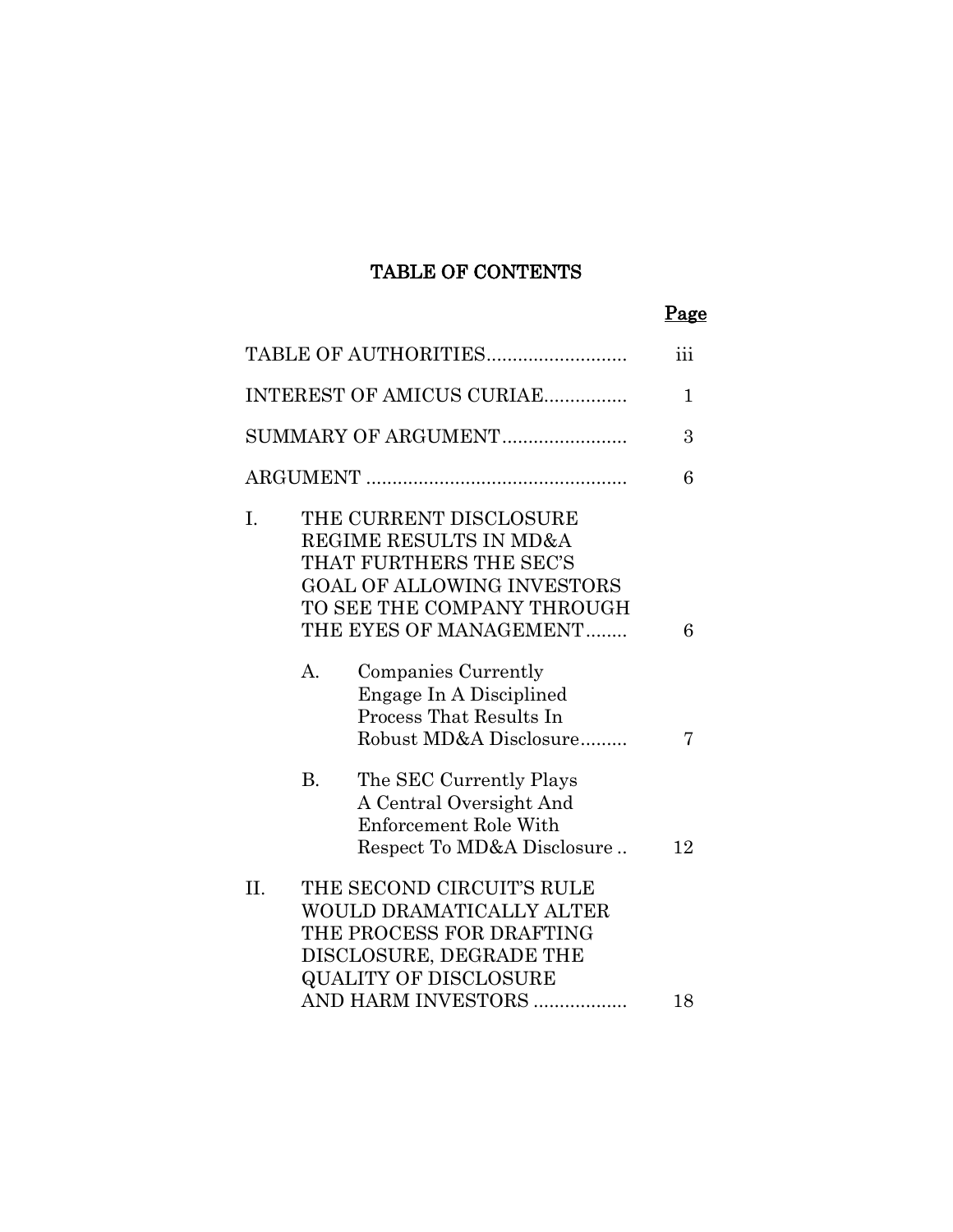### TABLE OF CONTENTS (cont'd)

| A.<br>The Second Circuit's Ruling<br>Will Change The Disclosure<br>Process And Lead To<br>Disclosures That Are Less<br>Useful To Investors | 18 |
|--------------------------------------------------------------------------------------------------------------------------------------------|----|
| The Second Circuit's<br>В.<br><b>Expansion Of Liability Would</b><br>Also Increase The Costs Of<br>Being A Public Company                  | 27 |
| THE SECOND CIRCUIT'S<br>Ш.<br><b>RULING DISREGARDS</b><br>CONGRESS'S AND THE SEC'S<br><b>CONSIDERED JUDGMENTS</b><br>ABOUT MD&A DISCLOSURE | 30 |
| CONCLUSION.                                                                                                                                | 33 |

ii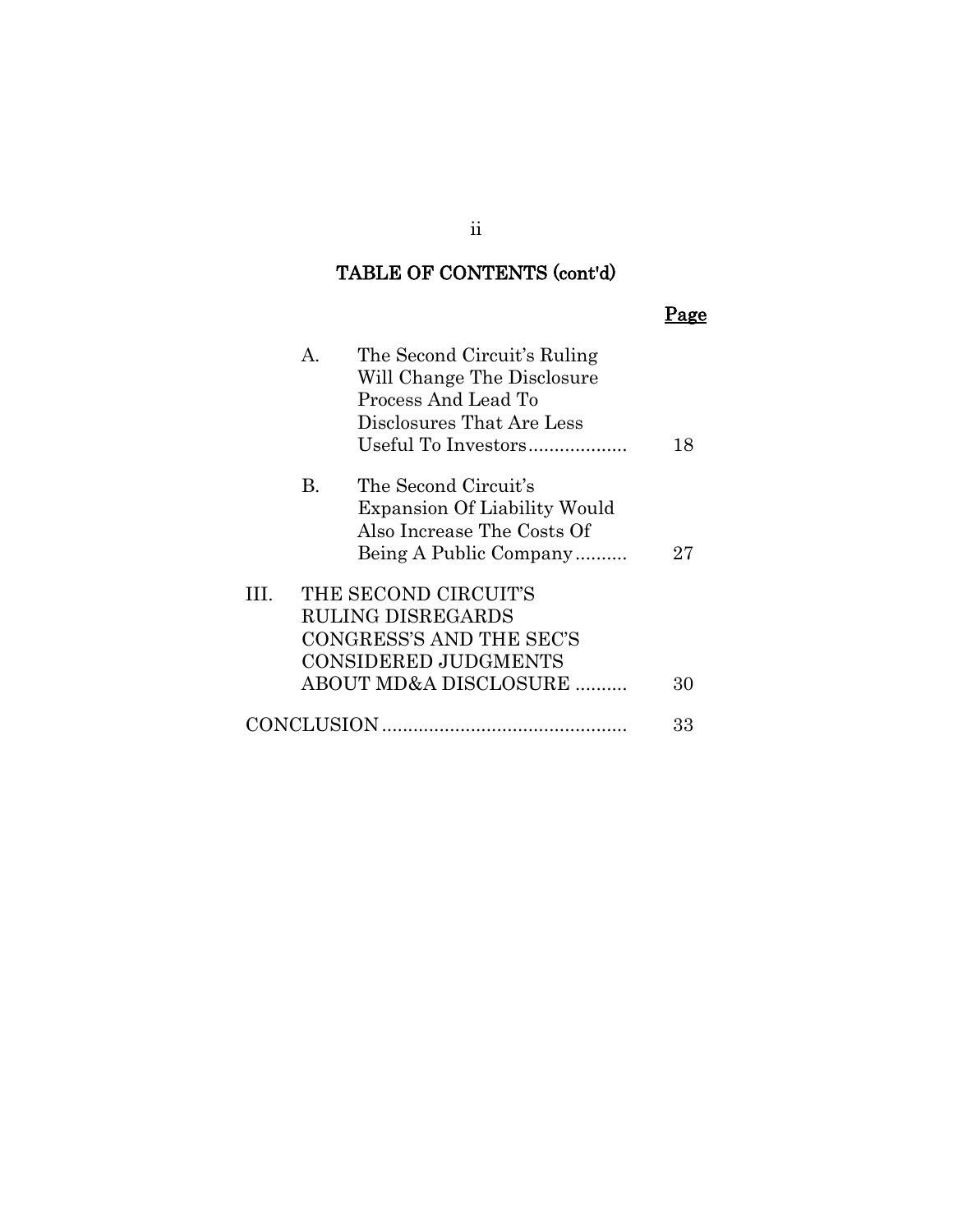### TABLE OF AUTHORITIES

### Cases

| Basic Inc. v. Levinson,                                                                            |    |
|----------------------------------------------------------------------------------------------------|----|
|                                                                                                    |    |
| Central Bank of Denver, N.A. v. First<br>Interstate Bank of Denver, N.A.,                          |    |
|                                                                                                    | 16 |
| Matrixx Initiatives, Inc. v. Siracusano,                                                           | 3  |
|                                                                                                    |    |
| <b>SEC</b> v. Melchior,<br>No. 90-C-1024J, 1993 WL 89141                                           | 14 |
| Stoneridge Investment Partners, LLC v.<br>Scientific-Atlanta, Inc.,                                | 27 |
| Ventry v. Sands (In re Canandaigua<br>Securities Litigation),<br>944 F. Supp. 1202 (S.D.N.Y. 1996) | 29 |
| <b>Statutes and Rules</b>                                                                          |    |
|                                                                                                    |    |
|                                                                                                    | 1  |

### iii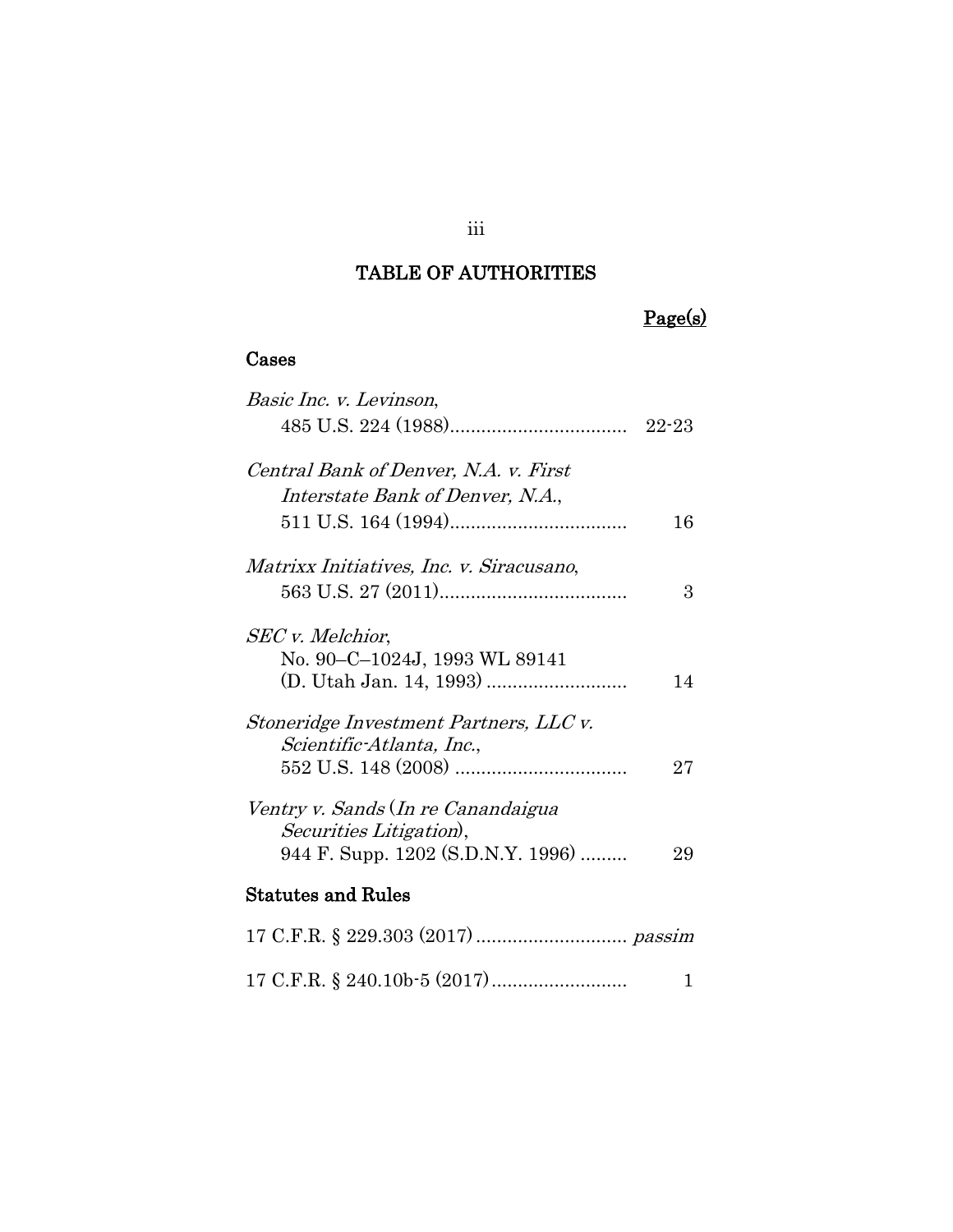|--|

| Fixing America's Surface Transportation                                        |    |
|--------------------------------------------------------------------------------|----|
| Act, Pub. L. No. 114-94,                                                       |    |
|                                                                                | 30 |
| Jumpstart Our Business Startups Act,                                           |    |
| Pub. L. No. 112-106,                                                           |    |
|                                                                                | 15 |
| Securities Exchange Act of $1934 \t{3} 10(b)$ ,                                |    |
|                                                                                |    |
| <b>Other Authorities</b>                                                       |    |
| ADTRAN, Inc., SEC Staff Comment Letter                                         | 14 |
| <b>Bank of America Corporation, Exchange</b><br>Act Release No. 72888,         |    |
| 2014 WL 4101590 (Aug. 21, 2014)                                                | 14 |
| Hartmut Blank et al., <i>Hindsight Bias: On</i><br>Being Wise After the Event, |    |
| 25 Social Cognition 1 (2007)                                                   | 19 |
| <b>Business and Financial Disclosure</b>                                       |    |
| Required by Regulation S-K,                                                    |    |
| Securities Act Release No. 10064,                                              |    |
| 2016 WL 1595258 (Apr. 13, 2016) passim                                         |    |

iv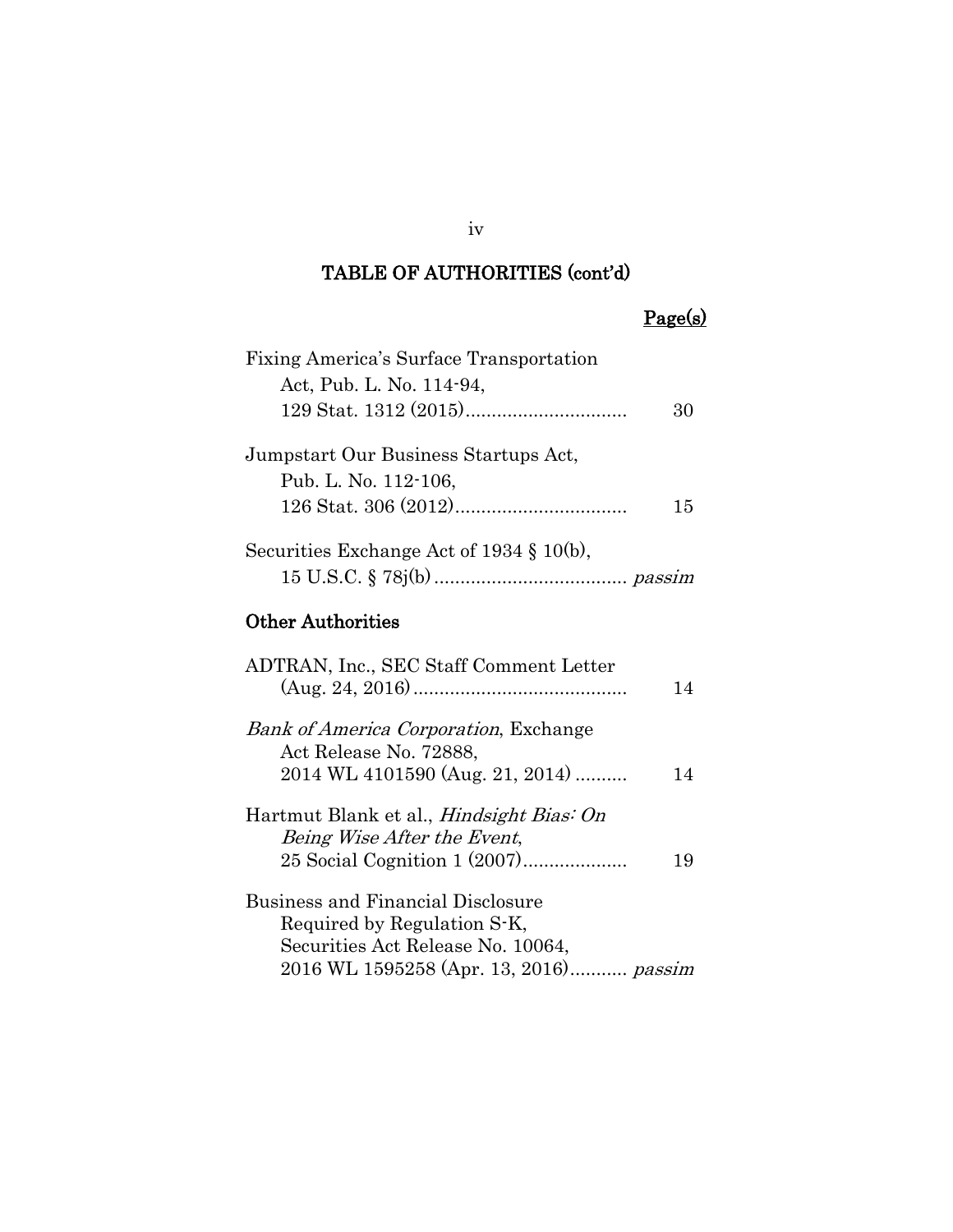## Page(s)

| Caterpillar Inc., Exchange Act Release         |           |
|------------------------------------------------|-----------|
| No. 30532, 1992 WL 71907                       |           |
|                                                | 14        |
|                                                |           |
| John C. Coffee et. al, Securities Regulation   |           |
|                                                | 7         |
| Gus P. Coldebella & Caroline K. Simmons,       |           |
| <i>Where Cybersecurity Meets Corporate</i>     |           |
| Securities: The SEC's Push to Regulate         |           |
| Public Companies' Cyber Defenses and           |           |
| <i>Disclosures, in Palo Alto Networks Inc.</i> |           |
| and New York Stock Exchange,                   |           |
| Navigating the Digital Age: The                |           |
| Definitive Cybersecurity Guide for             |           |
| Directors and Officers 57                      |           |
| (Matt Rosenquist ed., 2015)                    | $10 - 11$ |
| Complaint for Violations of the Federal        |           |
| Securities Laws, <i>City of Warwick</i>        |           |
| Municipal Employees Pension Fund v.            |           |
| Rackspace Hosting, Inc.,                       |           |
| No. 17-CV-3501 (JFK)                           |           |
| (S.D.N.Y. May 10, 2017), ECF No. 1             | 22        |

v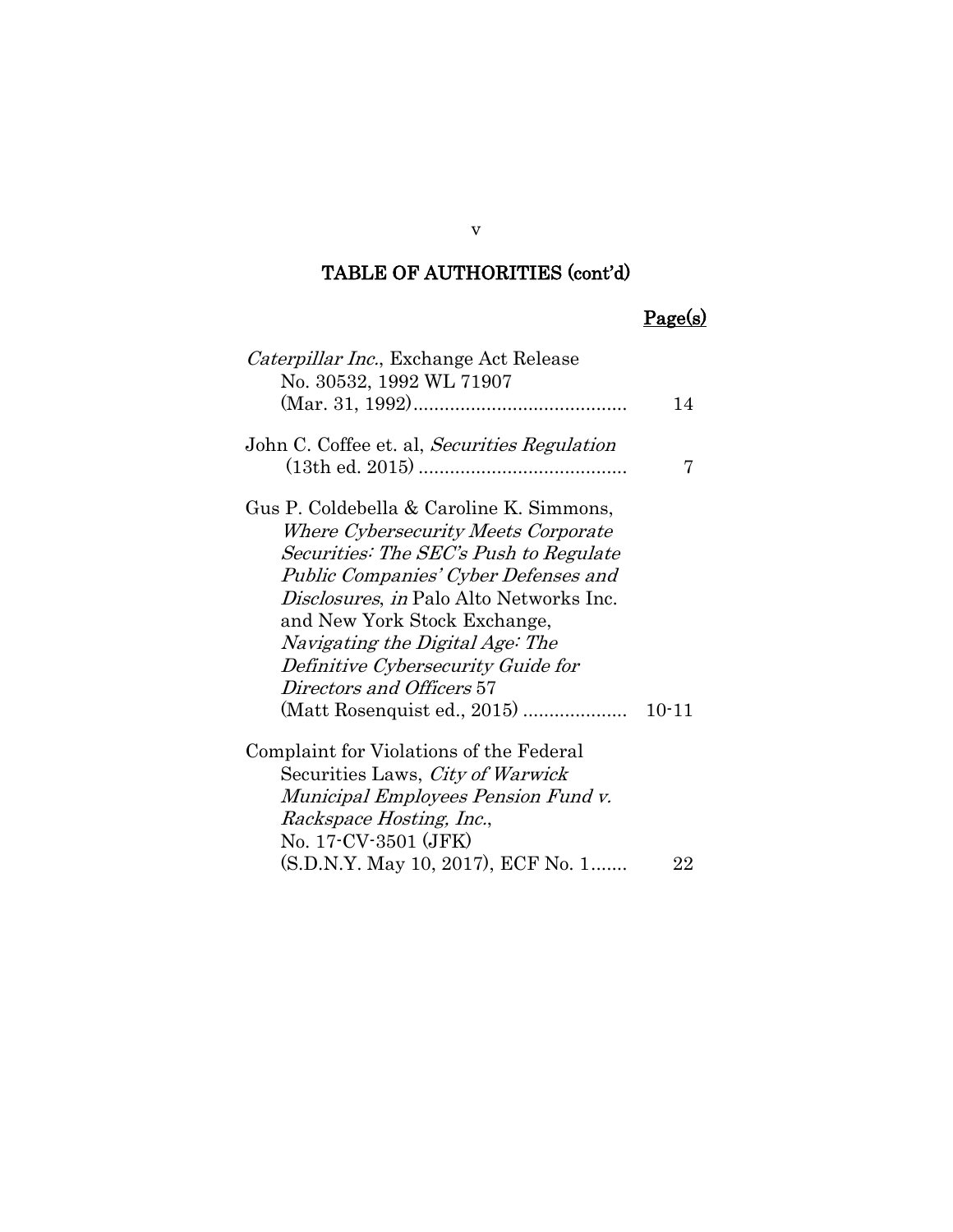## Page(s)

| Consolidated Amended Complaint for          |    |
|---------------------------------------------|----|
| Violations of the Federal Securities        |    |
| Laws, In re Target Corporation              |    |
| Securities Litigation, No. 16-1315          |    |
| (JNE/BRT) (D. Minn. Nov. 14, 2016),         |    |
|                                             | 22 |
| Corrected Amended Class Action              |    |
| Complaint, Jackson v. Halyard               |    |
| Health, Inc., No. 16-CV-5093-LTS-RLE        |    |
| (S.D.N.Y. Dec. 12, 2016), ECF No. 50        | 22 |
| Deloitte LLP & Society of Corporate         |    |
| Secretaries and Governance                  |    |
| Professionals, 2014 Board Practices         |    |
|                                             | 9  |
| Disclosure in Management's Discussion       |    |
| and Analysis About Off-Balance Sheet        |    |
| Arrangements and Aggregate                  |    |
| Contractual Obligations, Securities         |    |
| Act Release No. 8182, 2003 WL 236157        |    |
|                                             | 25 |
| Disclosure Update and Simplification,       |    |
| Securities Act Release No. 10110,           |    |
| 2016 WL 4126005 (July 13, 2016)             | 31 |
| Division of Corporation Finance: Filing     |    |
| <i>Review Process</i> , SEC (Jan. 19, 2017) | 13 |

vi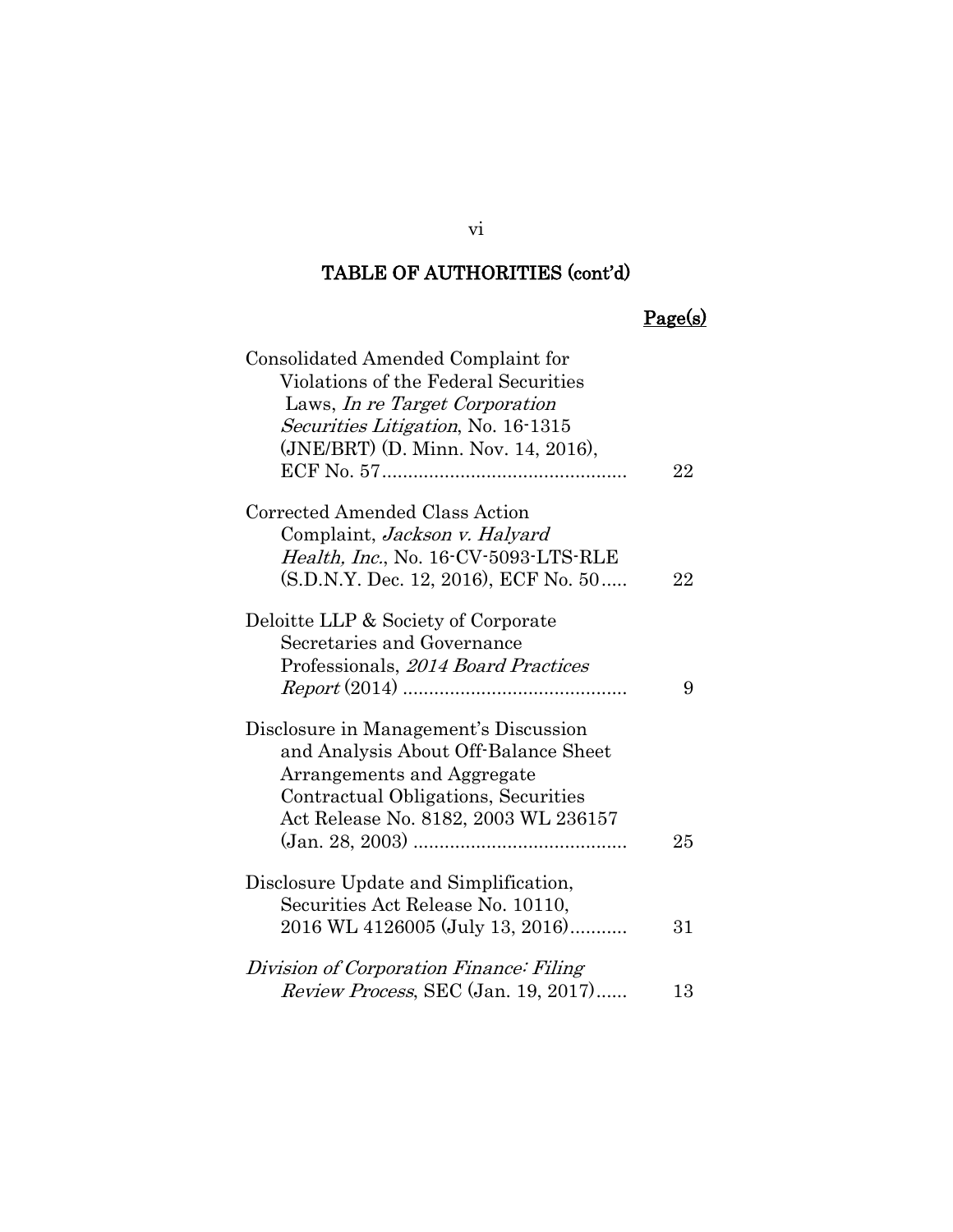## Page(s)

| Eagle Materials Inc., SEC Staff Comment                                                                                                                 | 14 |
|---------------------------------------------------------------------------------------------------------------------------------------------------------|----|
| Ernst & Young LLP, <i>Investigating a Data</i>                                                                                                          | 11 |
| Ernst & Young LLP, Staying on Course:<br>A Guide for Audit Committees (2014)                                                                            | 9  |
| Baruch Fischhoff, Perceived<br><i>Informativeness of Facts</i> , 3 Journal<br>of Experimental Psychology: Human<br>Perception and Performance 349       |    |
|                                                                                                                                                         | 19 |
| A. C. Grayling, <i>How We Form</i>                                                                                                                      |    |
| <i>Beliefs</i> , 474 Nature 446 (2011)                                                                                                                  | 19 |
|                                                                                                                                                         | 31 |
|                                                                                                                                                         | 31 |
| Stephen J. Hoch & George F. Loewenstein,<br>Outcome Feedback: Hindsight and<br><i>Information</i> , 15 Journal of<br>Experimental Psychology: Learning, |    |
| Memory, and Cognition 605 (1989)                                                                                                                        | 19 |

### vii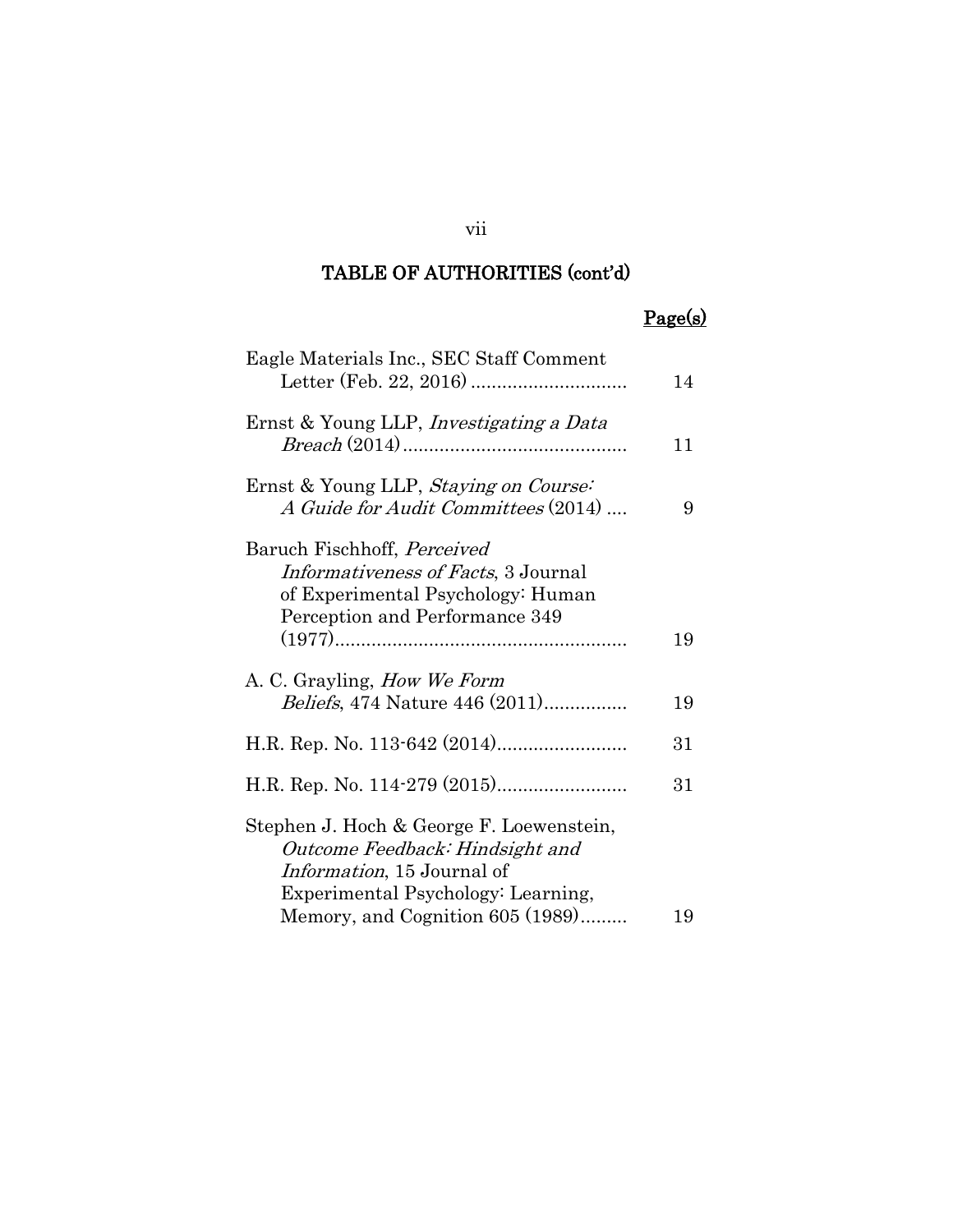### viii

### TABLE OF AUTHORITIES (cont'd)

## Page(s)

| Muntazir Hussain et al., <i>Hindsight Bias</i>    |         |
|---------------------------------------------------|---------|
| and Investment Decisions Making                   |         |
| Empirical Evidence Form an Emerging               |         |
| Financial Market, 2 International                 |         |
| Journal of Research Studies in                    |         |
|                                                   | 19      |
| Matthew E. Kaplan et al., Debevoise &             |         |
| Plimpton LLP, Disclosure                          |         |
| Considerations for the 2016 Annual                |         |
| <i>Reporting Season</i> (Jan. 20, 2016)           | $8 - 9$ |
| <i>Kirchner</i> , Exchange Act Release No. 80947, |         |
| 2017 WL 2591798 (June 15, 2017)                   | 14      |
| MD&A of Financial Condition and                   |         |
| Results of Operations, Securities Act             |         |
| Release No. 8056, 2002 WL 77153                   |         |
|                                                   | $6 - 7$ |
| MD&A of Financial Condition and Results           |         |
| of Operations, Securities Act Release             |         |
| No. 8350, 2003 WL 22996757                        |         |
|                                                   |         |
| MD&A of Financial Condition and Results           |         |
| of Operations; Certain Investment                 |         |
| Company Disclosures, Securities Act               |         |
| Release No. 6835, 1989 WL 1092885                 |         |
|                                                   |         |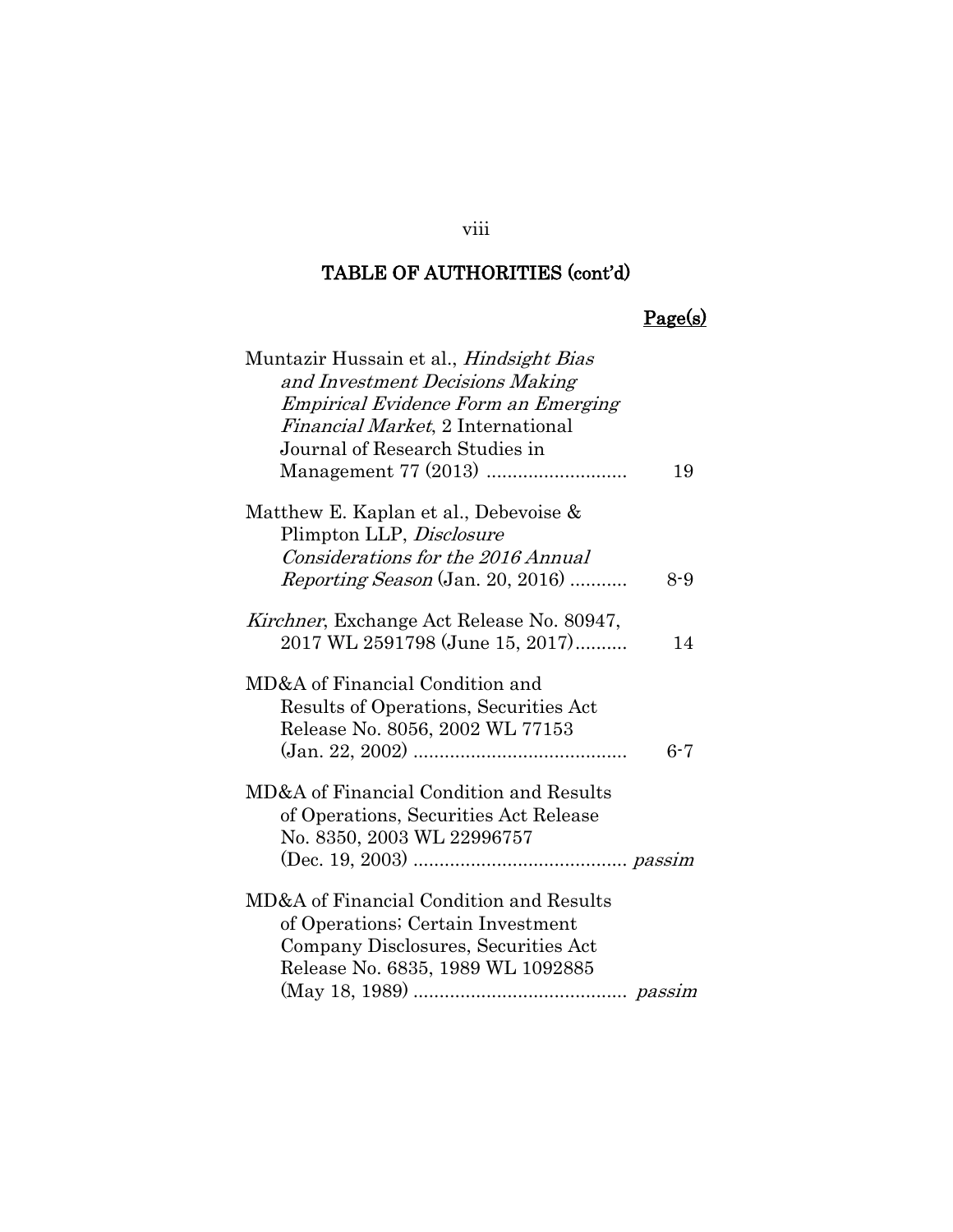## Page(s)

| Model Rules of Professional Conduct              |    |
|--------------------------------------------------|----|
| r.1.3 cmt. (American Bar                         |    |
|                                                  | 16 |
|                                                  |    |
| Vipal Monga & Emily Chasan, The                  |    |
| 109,894 Word Annual Report,                      |    |
| Wall Street Journal, June 2, 2015                | 23 |
|                                                  |    |
| Photronics, Inc., SEC Staff Comment Letter       |    |
|                                                  | 14 |
|                                                  |    |
| <i>Raytheon Company</i> , Securities Act Release |    |
|                                                  |    |
| No. 8715, 2006 WL 1788543                        |    |
|                                                  | 14 |
|                                                  |    |
| Amanda M. Rose, Reforming Securities             |    |
| Litigation Reform: Restructuring the             |    |
| Relationship, 108 Columbia Law                   |    |
|                                                  | 17 |
|                                                  |    |
| Safe Harbor Rule for Projections,                |    |
| 44 Fed. Reg. 38810 (July 2, 1979)                | 19 |
|                                                  |    |
| <i>Salant Corp.</i> , Exchange Act Release       |    |
| No. 34046, 1994 WL 183411                        |    |
|                                                  |    |
|                                                  | 14 |

ix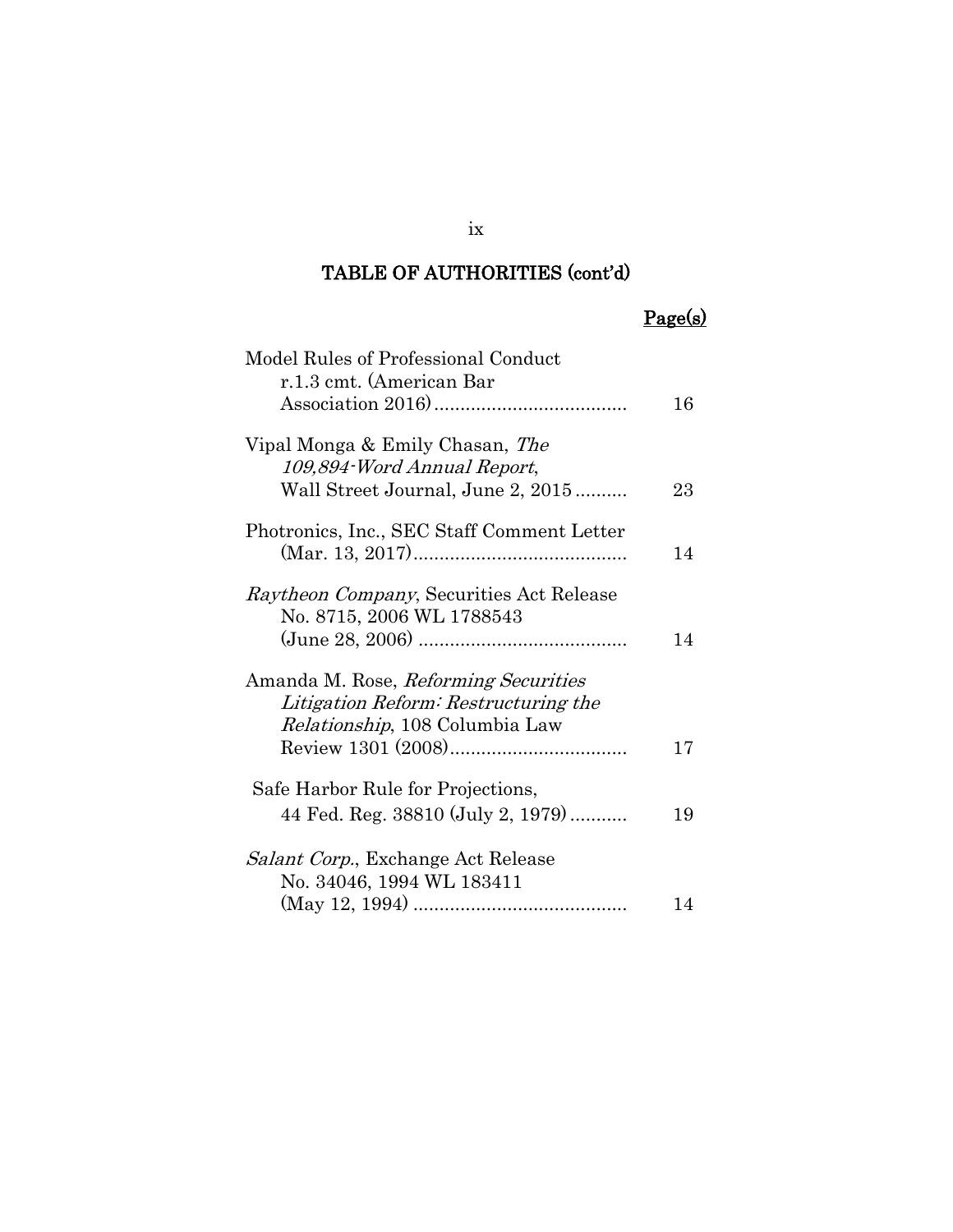## Page(s)

| David A. Schkade and Lynda M.                |        |
|----------------------------------------------|--------|
| Kilbourne, <i>Expectation-Outcome</i>        |        |
| Consistency and Hindsight Bias,              |        |
| 49 Organizational Behavior and Human         |        |
| Decision Processes 105 (1991)                | 19     |
| SEC, Report on Modernization and             |        |
| Simplification of Regulation $S-K$           |        |
|                                              | 15, 32 |
| SEC, <i>Report on Review of Disclosure</i>   |        |
| Requirements in Regulation S-K               |        |
|                                              | 15     |
| Skadden, Arps, Slate, Meagher & Flom LLP,    |        |
| <b>SEC Issues Final Rules on CEO/CFO</b>     |        |
| Certification Under Section 302 of the       |        |
| $Sarbanes-Oxley Act$ (Sept. 2002)            | 9      |
| <i>Tidewater Inc.</i> , Exchange Act Release |        |
| No. 56557, 2007 WL 2803999                   |        |
|                                              | 14     |
| What We Do, SEC (June 10, 2013)              | 16     |

x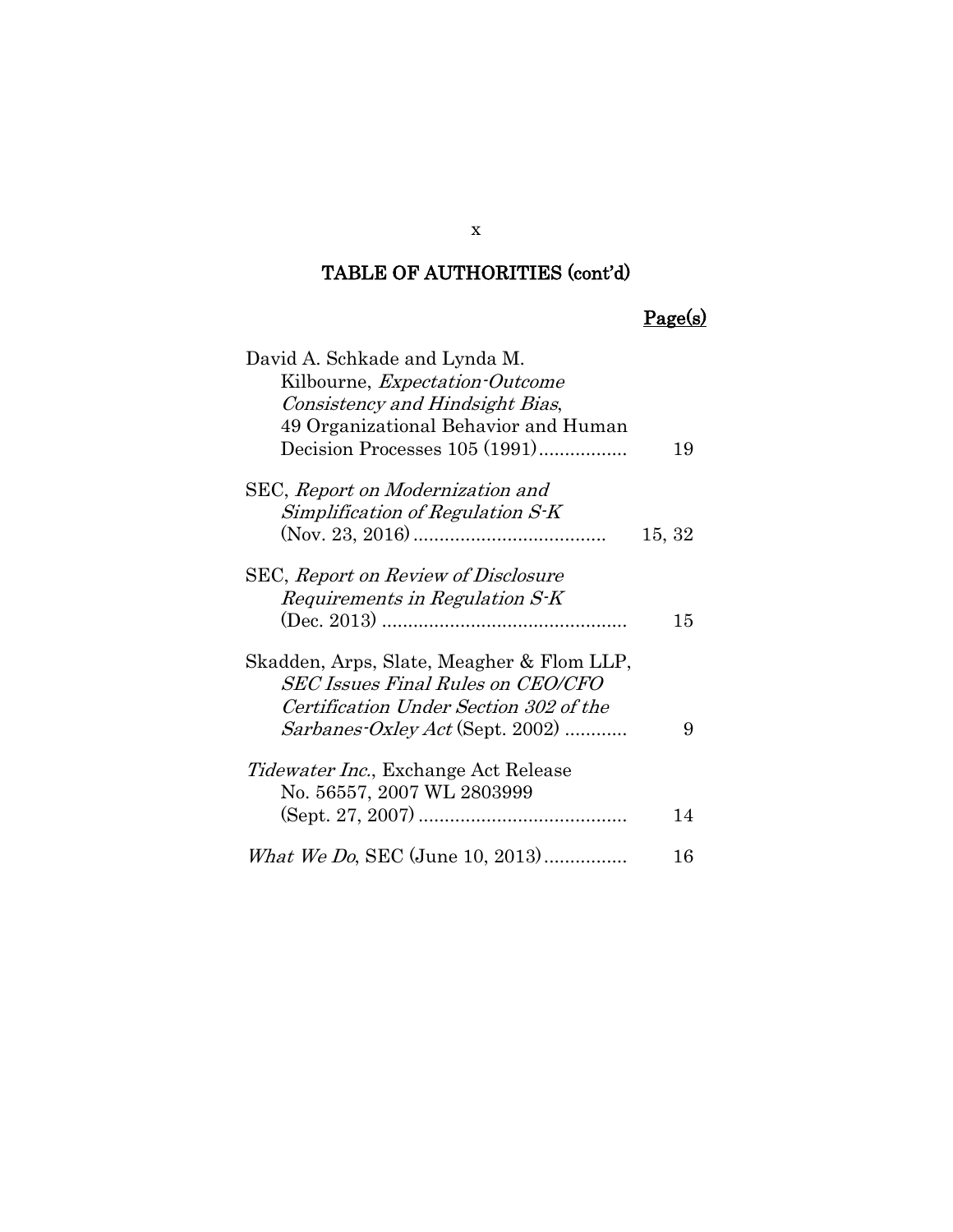Page(s)

Mary Jo White, Chair, SEC, The Importance of Independence, The Fourteenth Annual A.A. Sommer, Jr. Lecture on Corporate, Securities, and Financial Law at the Fordham Corporate Law Center (Oct. 3, 2013), in 20 Fordham Journal of Corporate & Financial Law 1 (2014)............................ 25

xi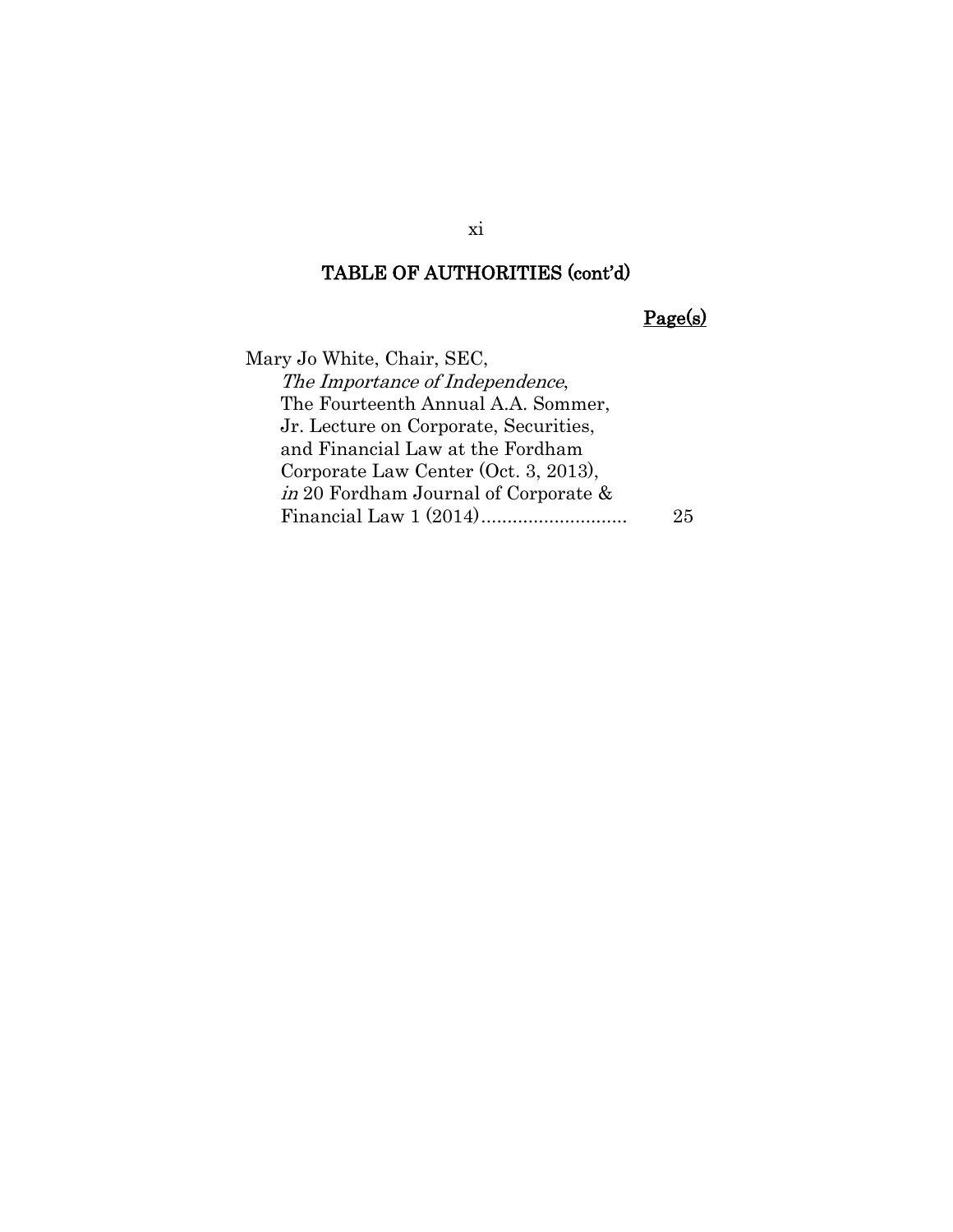#### INTEREST OF *AMICUS CURIAE*<sup>1</sup>

<span id="page-12-0"></span>Founded in 1946, the Society for Corporate Governance (the "Society") is a professional association of over 3400 governance professionals who serve 1600 public, private and not-for-profit companies of most every size and industry. Its members support the work of corporate boards and executive management regarding corporate governance and disclosure, compliance with corporate and securities laws and regulations, and stock-exchange listing requirements. The Society's mission is to shape corporate governance through education, collaboration and advocacy, with the ultimate goal of creating long-term shareholder value through better governance.

As an organization whose members are often responsible for preparing corporate disclosures at their companies, the Society is acutely interested in the Court's review of the Second Circuit's ruling below, which (if adopted by the Court) would drastically alter the way that corporate disclosures are drafted. Before the Second Circuit's holding that companies could face expansive and chilling liability under Section 10(b) of the Securities Exchange Act of 1934, 15 U.S.C. § 78j(b) ("Section 10(b)"), and Rule 10b-5, 17 C.F.R. § 240.10b-5 (2017) ("Rule 10b-5"),

 $\overline{a}$ 

All parties have consented to this filing in letters to the Clerk of the Court. No counsel for a party authored this brief in whole or in part, and no person other than *amicus*, its members, and its counsel has made a monetary contribution intended to fund the preparation or submission of this brief.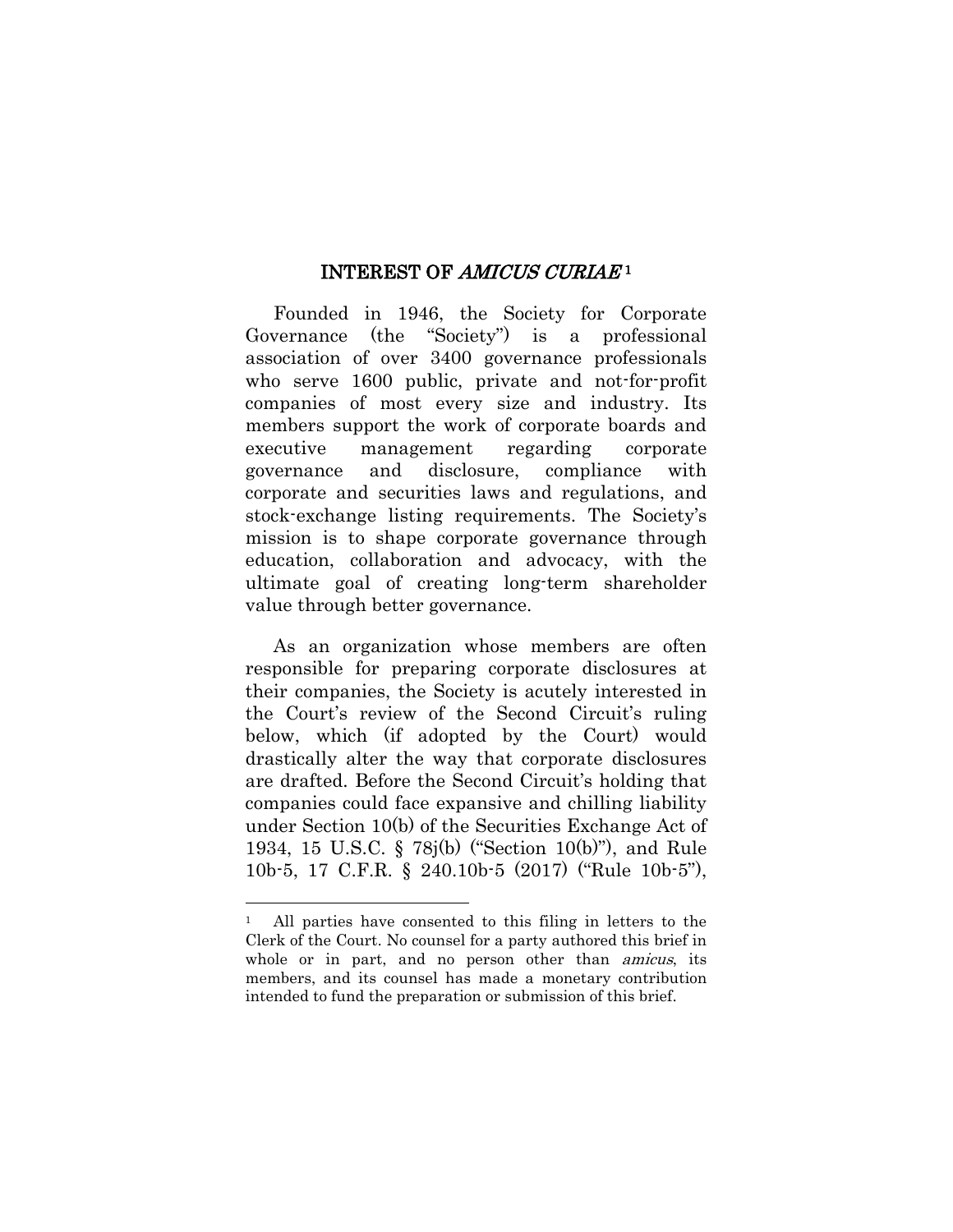for allegedly omitting "trends" and "uncertainties" under Item 303 of Regulation S-K, 17 C.F.R. § 229.303 (2017) ("Item 303"), the primary consideration driving the content of company disclosure in the management's discussion and analysis ("MD&A") section was management's view of the company and its prospects, based on its expertise and understanding of the industry as a whole, as intended by the U.S. Securities and Exchange Commission (the "SEC"). The Second Circuit undermined that by permitting plaintiffs to pursue pure omission-based claims under Item 303 based on hindsight theories that second-guess management's judgment. Its ruling upends decades of practice by putting management in the position of having to draft the most difficult MD&A disclosures defensively, with an eye toward avoiding liability in the event of a stock drop, lest a plaintiff be able to formulate a theory, plausible in hindsight, that a related trend or uncertainty should have been disclosed earlier. To minimize this risk, management will be pressed to disclose otherwise isolated events, no matter how trivial, for fear that an enterprising lawyer would later try to string them together to allege a trend. Notably, this incentive would apply primarily to anything that is or may be negative, both confusing and distorting the information provided to investors. The end result will be disclosures that are less meaningful and informative to investors, and that may even be misleading because they fail to provide a true reflection of management's view of the company or to distinguish between those developments that management truly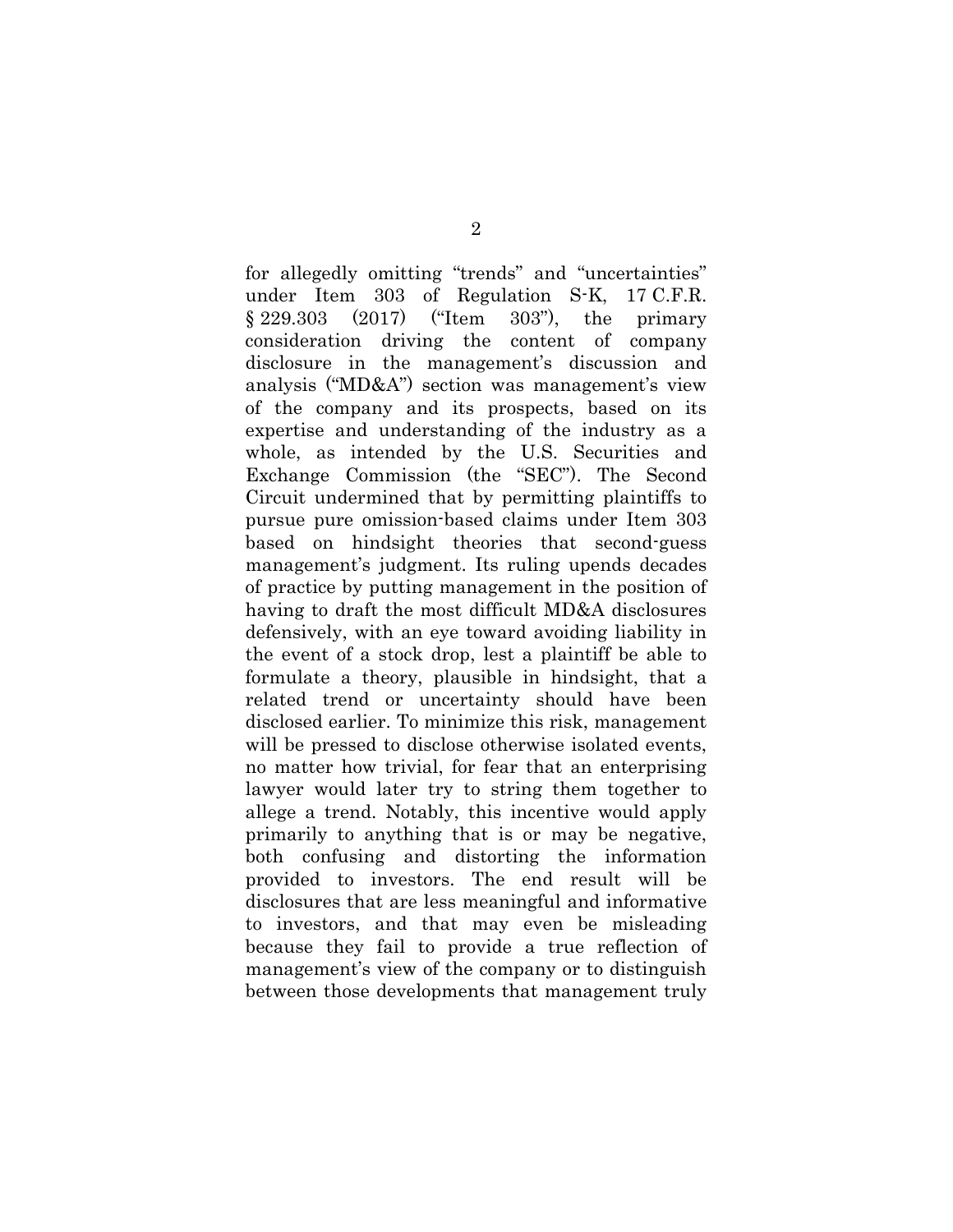believes represent a trend and those which are more marginal (or do not yet—and may never—represent a trend at all).

#### SUMMARY OF ARGUMENT

<span id="page-14-0"></span>The Society agrees with Petitioner's arguments that the Second Circuit's expansion of private liability under Section 10(b) to cover allegedly omitted "trends" and "uncertainties" was erroneous under the text and structure of the federal securities laws, as well as the Court's frequent admonition that Section 10(b) and Rule 10b-5 "do not create an affirmative duty to disclose any and all material information" and companies can therefore "control what they have to disclose . . . by controlling what they say to the market." Matrixx Initiatives, Inc. v. Siracusano, 563 U.S. 27, 44-45 (2011) (citing Basic Inc. v. Levinson, 485 U.S. 224, 239 n.17 (1988)). The Society submits this brief to describe, based on its members' extensive experience, the robust process for drafting corporate disclosures that developed in the many decades preceding the Second Circuit's recent ruling, and the significant changes to that process, with attendant negative consequences for companies and investors alike, were the Court to adopt the Second Circuit's ruling.

I. The SEC adopted the MD&A disclosure requirements in Item 303 in order to allow investors to "see the company through the eyes of management." MD&A of Financial Condition and Results of Operations, Securities Act Release No. 8350, 2003 WL 22996757, at \*2 (Dec. 19, 2003). The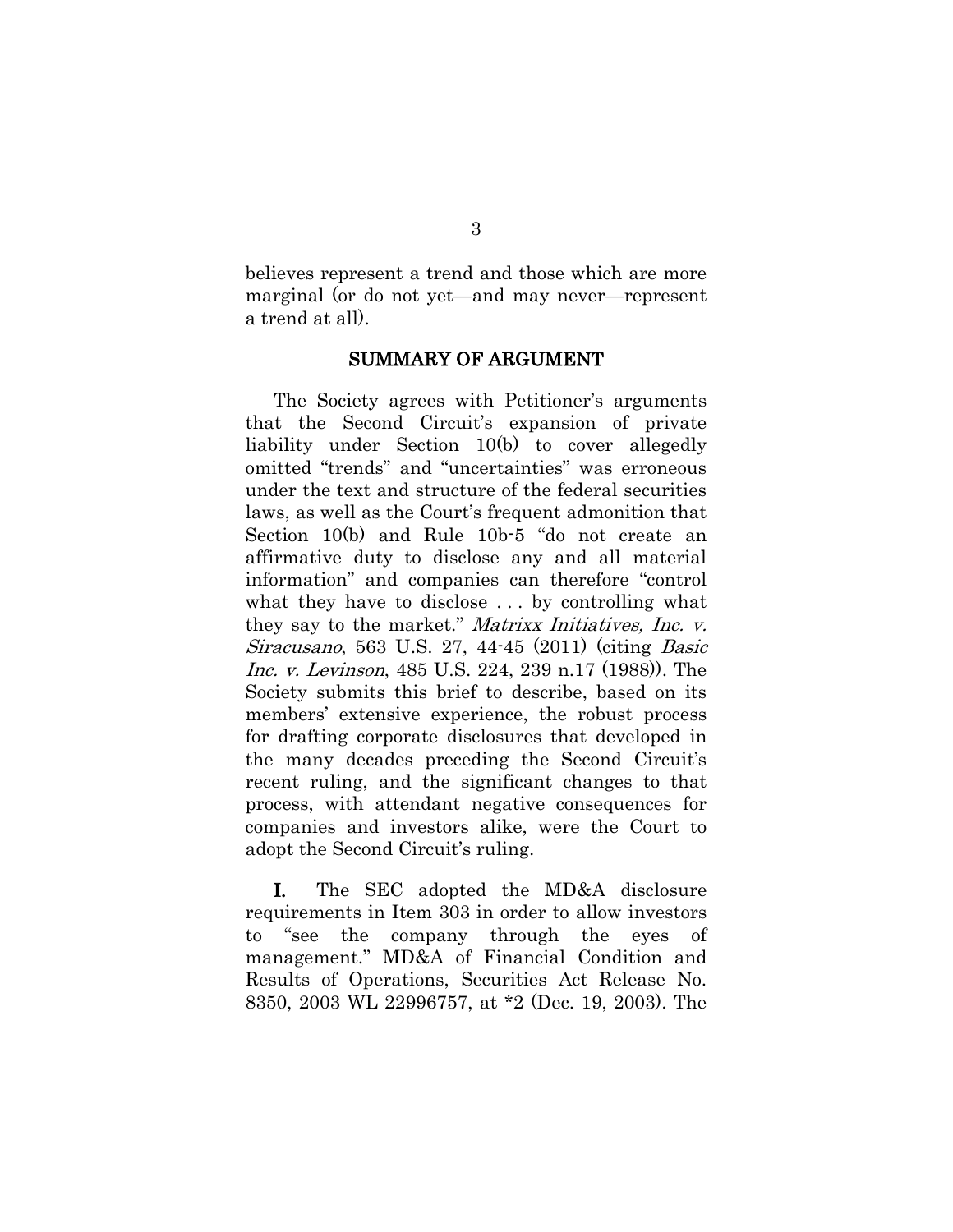disclosure regime that predated the Second Circuit's ruling served that purpose. In the decades following the SEC's adoption of MD&A disclosure requirements, companies developed a disciplined process for drafting those disclosures. A company typically expends significant resources preparing its corporate disclosures and, with respect to MD&A in particular, calls upon its management to make difficult judgments concerning the information that should be disclosed about the company's business and prospects in order to allow investors to see the company through management's eyes. The SEC currently plays a critical oversight and enforcement role in the MD&A disclosure process, including by providing uniform guidance on the MD&A disclosure rules, engaging in a comment letter process, which functions both as a dialogue with individual companies and as an educational resource more generally, and pursuing enforcement actions for potential violations of the MD&A disclosure rules. This regime provides companies with clear guidance concerning MD&A disclosure requirements, and it allows MD&A to be drafted by management with the primary objective of informing investors of its view of the company.

II. The Second Circuit's ruling, which creates significant potential liability under Section 10(b) by allowing plaintiffs to use hindsight to second-guess management's judgments about developing trends, would lead to an unnecessary and counterproductive paradigm shift in the preparation of MD&A. Rather than permitting management to draft MD&A with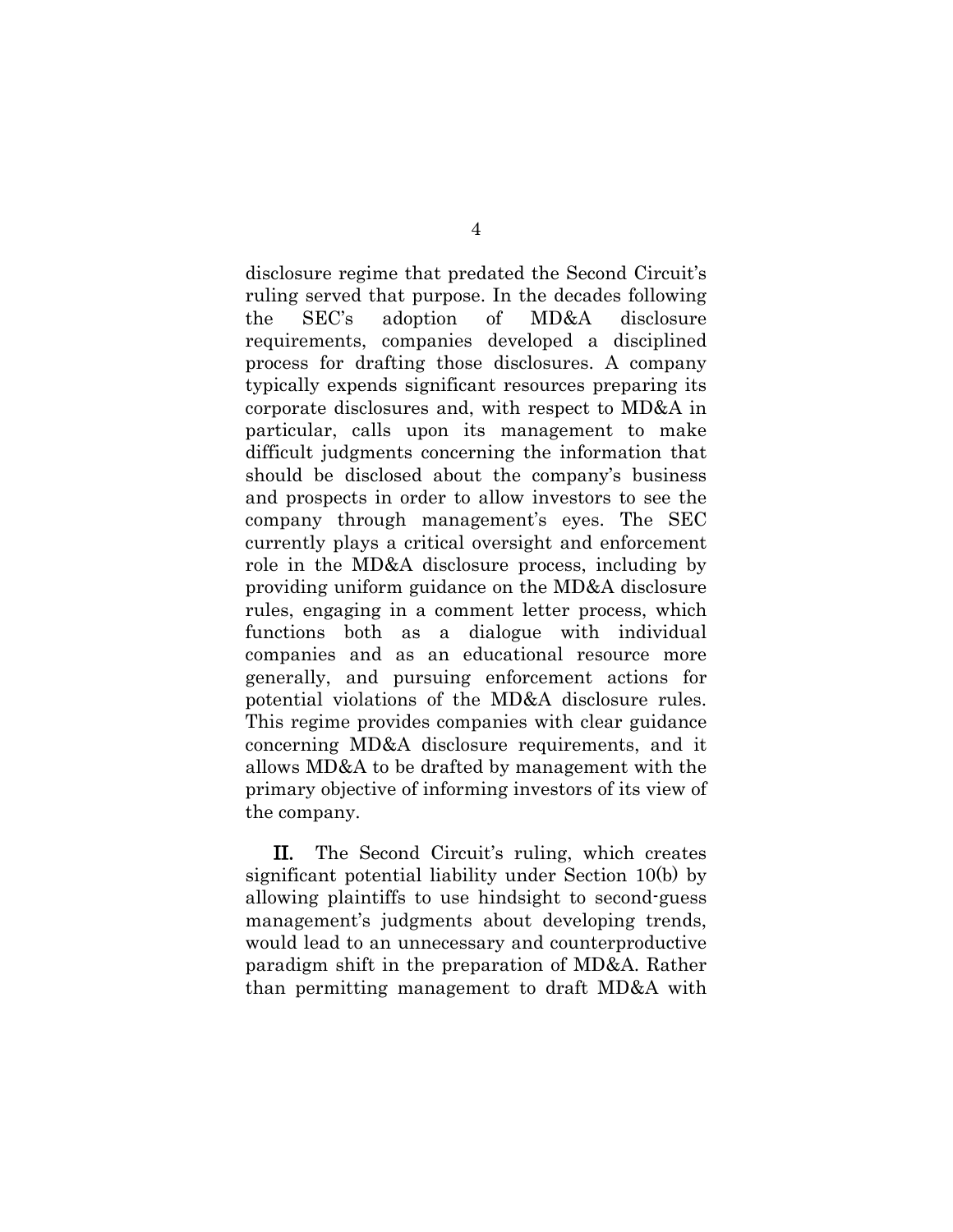the primary goal of informing investors about its view of the business, companies would be incentivized to turn over drafting responsibility to litigation counsel and to over-disclose all potential "trends" and "uncertainties" lest what may not now be characterized as a trend based on management's judgment of currently available information is later judged to have become one based on hindsight. Similarly, the uniform guidance currently provided by the SEC would be swamped by a multitude of potentially conflicting interpretations of Item 303 issued in the numerous district courts across the country. This would increase the costs of compliance with Item 303 and make it more difficult for the SEC to provide clear, consistent guidance to companies, as it would have to contend with the various interpretations of Item 303 that would emerge. Adopting the Second Circuit's rule would therefore result in a more expensive MD&A disclosure process, while also leading to MD&A disclosure that is significantly less useful and informative than exists under the current disclosure regime.

III. Finally, these changes would run counter to Congress's recent efforts to reduce the burden of disclosure, not increase it, and to make disclosures more accessible to investors, not less. And the SEC has also indicated that it believes the scope of Item 303's disclosure requirements do not need expansion.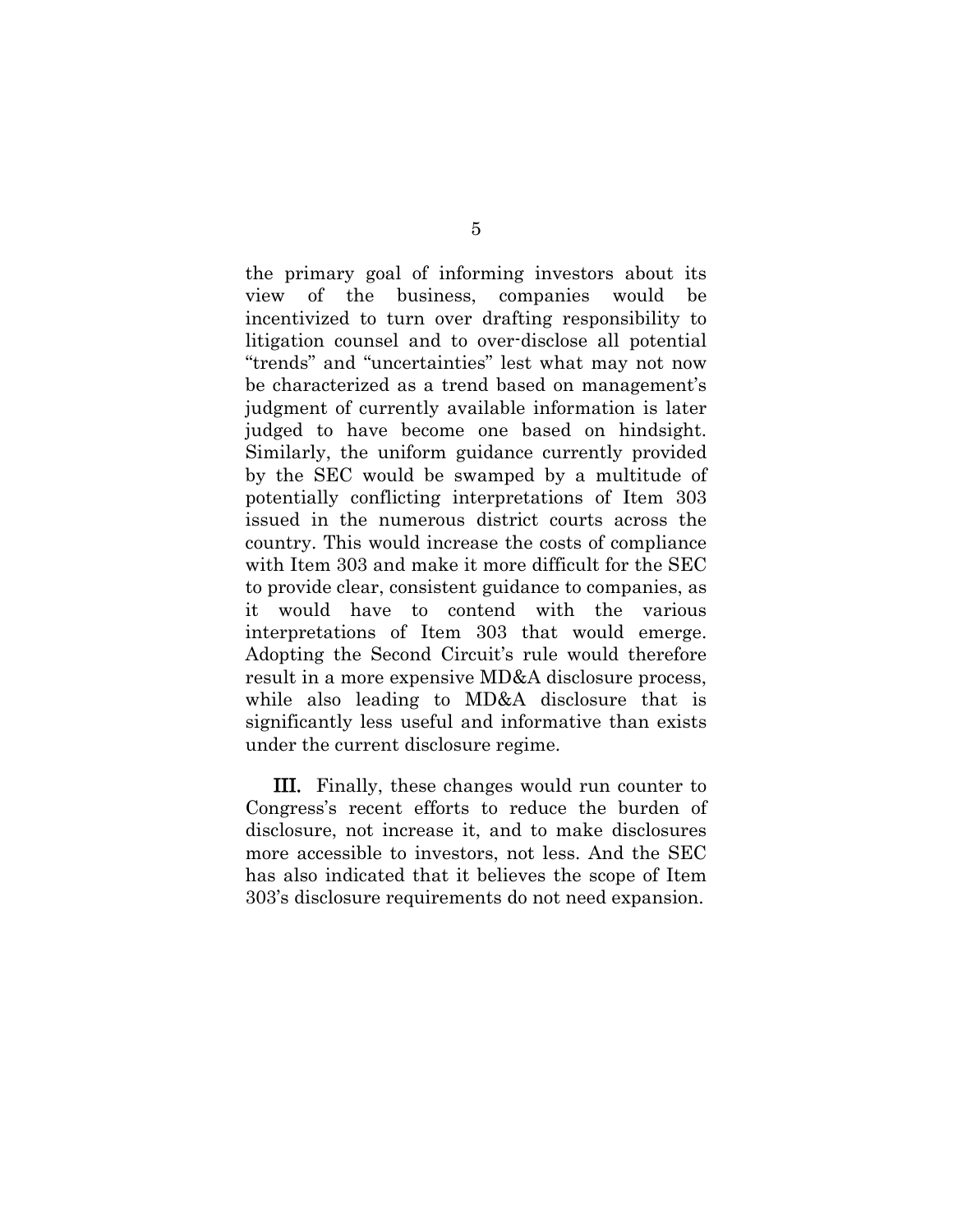#### ARGUMENT

### <span id="page-17-1"></span><span id="page-17-0"></span>I. THE CURRENT DISCLOSURE REGIME RESULTS IN MD&A THAT FURTHERS THE SEC'S GOAL OF ALLOWING INVESTORS TO SEE THE COMPANY THROUGH THE EYES OF MANAGEMENT

The SEC has emphasized that MD&A is a "critical component" of disclosure in that it allows investors to "see the company through the eyes of management," and that trend disclosure in particular is "[o]ne of the most important elements necessary to an understanding of a company's performance, and the extent to which reported financial information is indicative of future results." Securities Act Release No. 8350, 2003 WL 22996757, at \*\*1-2, 10. The SEC therefore has stated that it "has long sought through its rules, enforcement actions and interpretive processes to elicit MD&A that not only meets technical disclosure requirements but generally is informative and transparent." Id. at \*1.

More generally, the SEC's stated goals for corporate disclosure emphasize that such disclosure should be "clear" and "informative" to investors, *id.*, and "must be both useful and understandable," MD&A of Financial Condition and Results of Operations, Securities Act Release No. 8056, 2002 WL 77153, at \*3 (Jan. 22, 2002). The SEC has therefore instructed registrants that "management should provide the most relevant information and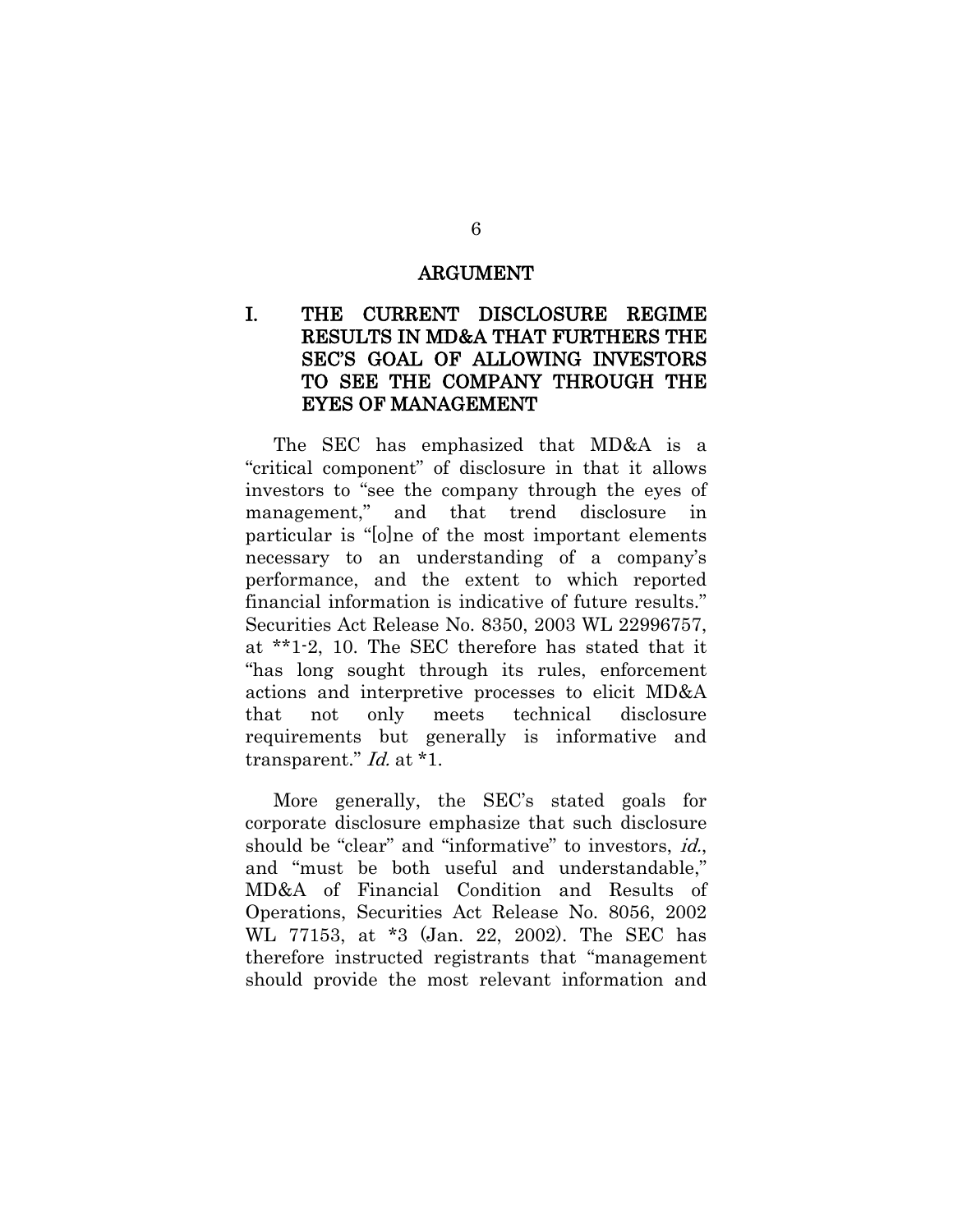provide it using language and formats that investors can be expected to understand." Id.

Developed over the decades preceding the Second Circuit's erroneous ruling, the MD&A disclosure regime served these goals by allowing companies, with expert guidance and oversight from the SEC, to make thoughtful disclosure of the trends and uncertainties that management considered important to an understanding of their business at the time of the disclosure, without the fear that any undisclosed facts that could plausibly be portrayed in retrospect as known trends would lead to potentially ruinous liability under Section 10(b).

### <span id="page-18-0"></span>A. Companies Currently Engage In A Disciplined Process That Results In Robust MD&A Disclosure

To comply with Item 303's requirement to disclose "known" "trends" and "uncertainties," companies must expend significant resources gathering information, drafting appropriate language and forecasting the future. "[T]he process of estimating the impact of those trends, events, and uncertainties . . . is a constant and continuing one." John C. Coffee et. al, Securities Regulation 205 (13th ed. 2015). This extensive and time-consuming undertaking requires the disciplined efforts of management and other employees at all levels of the company, as each SEC filing requires that innumerable details be evaluated, confirmed and updated.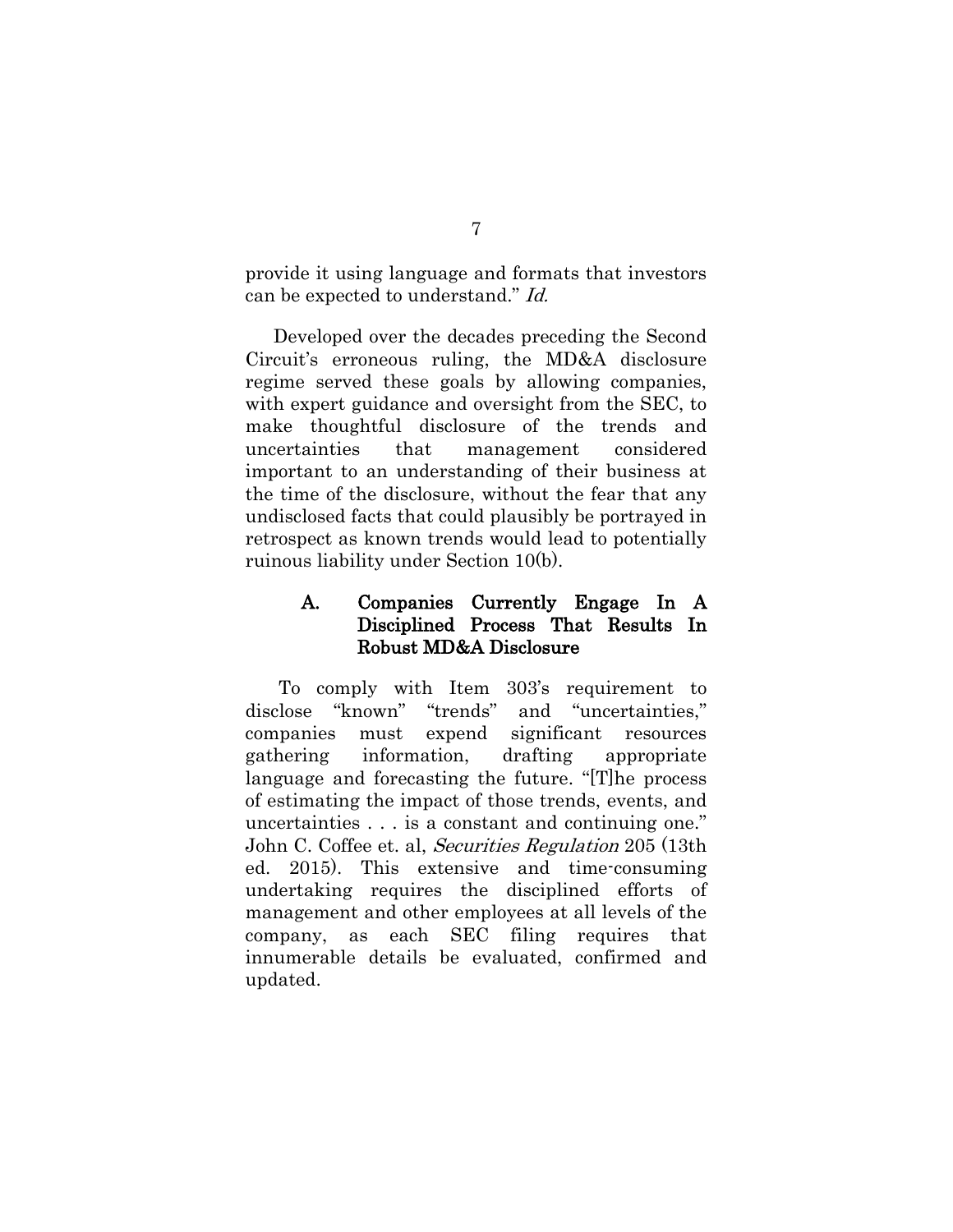1. While there is some variation across companies, employees typically begin drafting MD&A several weeks—and sometimes several months—in advance of the filing deadline. Generally, employees with legal and financial reporting specialties will begin drafting and soliciting input from others throughout the company, to accurately synthesize the required information. Senior executives provide critical insight, but companies must also engage a broad range of lower-level employees to ensure that those "best positioned to be cognizant of the trends and uncertainties" have identified specific concerns. Matthew E. Kaplan et al., Debevoise & Plimpton LLP, Disclosure Considerations for the 2016 Annual Reporting Season 2 (Jan. 20, 2016), http://www.debevoise.com/ ~/media/files/insights/publications/2016/01/20160120 \_disclosure\_considerations\_for\_the\_2016\_annual\_rep orting\_season.pdf. Companies have built elaborate systems of disclosure controls and procedures in order to ensure that relevant information is timely identified, captured and communicated to the drafters. As a backstop, these efforts are often accompanied by a complex system of certifications and sub-certifications that extends to the furthest reaches of the company, designed to confirm that all relevant disclosure has been made, and which ultimately includes certifications issued directly to the SEC by the CEO and CFO.

Further, a full review under Item 303 frequently obliges employees to supply information not only about their own operations, but also to provide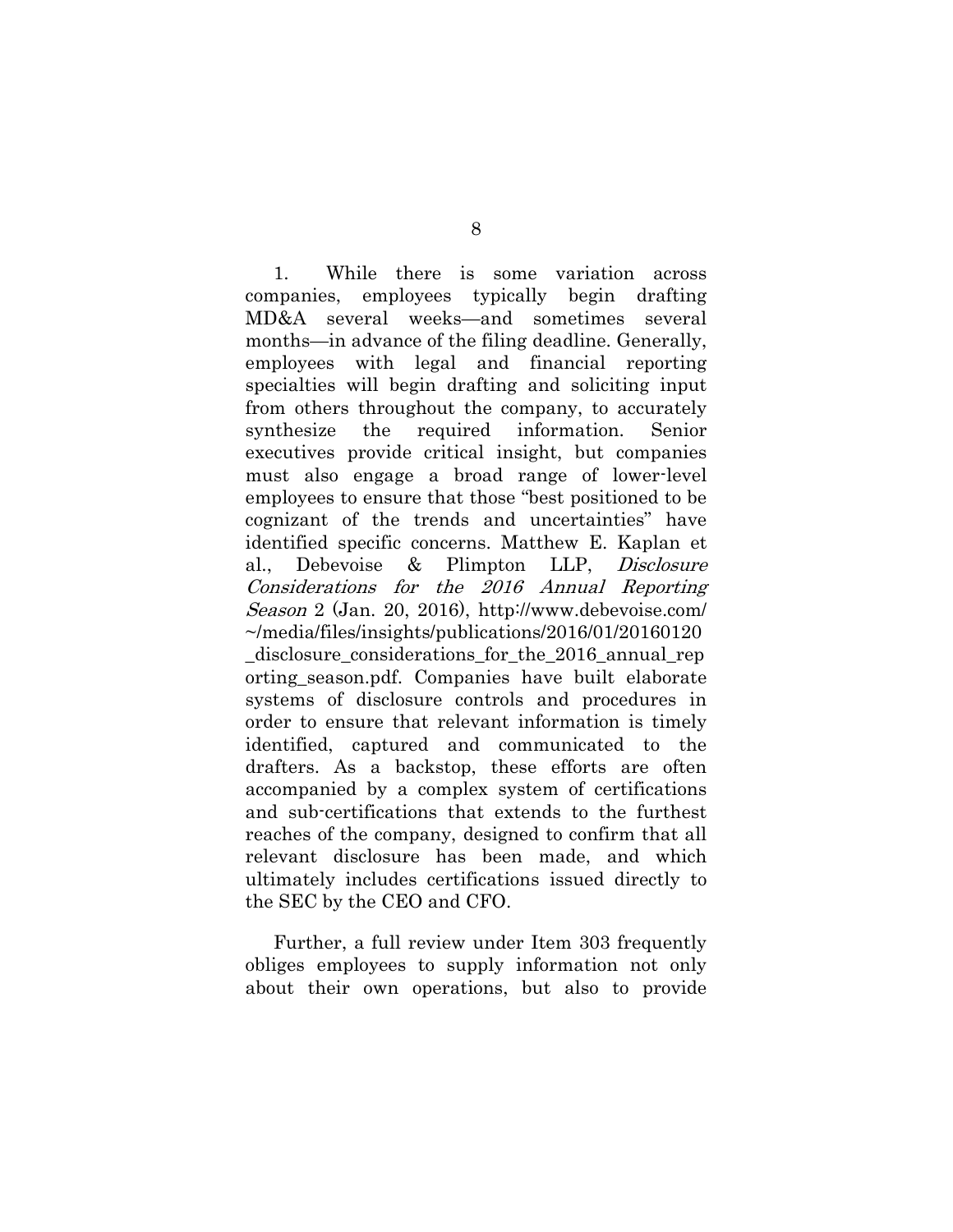insight on "general economic and industry-wide factors" to the extent such information may bear on the future performance of the company. See id.

Once this information has been collected, typically a company's disclosure committee reviews the draft disclosure. Generally, the disclosure committee, which meets quarterly, is composed of representatives of all functions relevant to a company's reporting, and typically includes the General Counsel, the CFO, the Investor Relations Officer, the Controller, the Chief Internal Audit Executive and the Director of Financial Reporting, as well as representatives from various business units. Deloitte LLP & Soc'y of Corp. Secretaries & Governance Prof'ls, 2014 Board Practices Report 47 (2014), https://www2.deloitte.com/content/dam/ Deloitte/us/Documents/regulatory/us-2014-boardpractices-report-final-9274051-12122014.pdf; Skadden, Arps, Slate, Meagher & Flom LLP, SEC Issues Final Rules On CEO/CFO Certification Under Section 302 Of The Sarbanes-Oxley Act 8 (Sept. 2002), https://files.skadden.com/sites%2Fdefault%2F files%2Fpublications%2F841library.pdf. In addition, internal and external lawyers and accountants must review the initial trove of information in conjunction with the draft disclosure, and evaluate its importance. See Ernst & Young LLP, Staying on Course: A Guide for Audit Committees 1 (2014), http://www.ey.com/Publication/vwLUAssets/A\_guide \_for\_audit\_committees/\$FILE/EY-Staying-on-course-

guide-for-audit-committees.pdf. Finally, depending on the company's specific procedures, the company's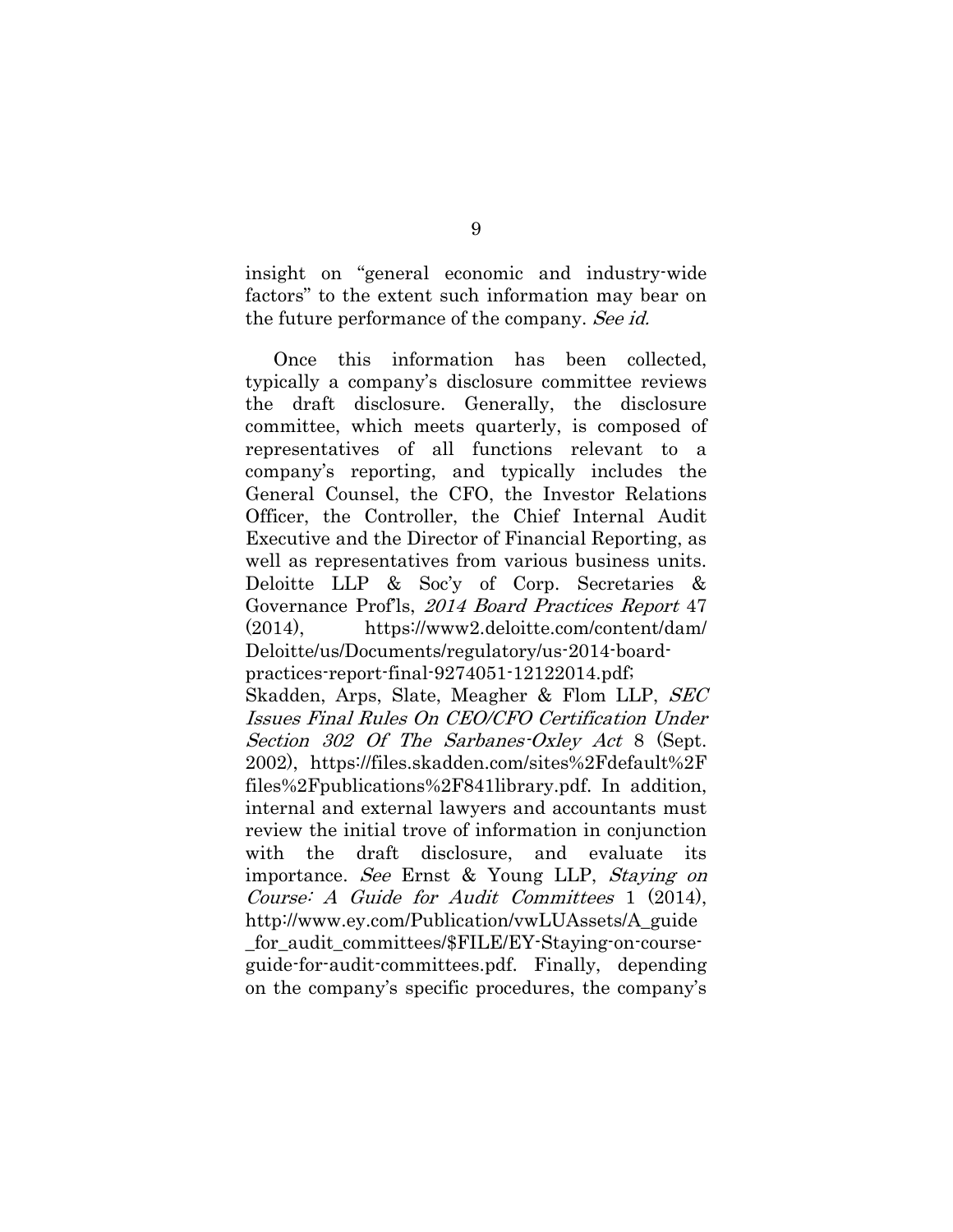audit committee, the full board and officers will review and approve the disclosure prior to filing.

2. Amid these many layers of input and review, there is extensive discussion about the type and degree of disclosure. Close calls, including with respect to materiality and whether a series of events constitutes a "trend," can monopolize the attention of company management for days at a time and may require the assistance of outside counsel particularly where the decisions risk exposing the company to litigation and significant liability.

The most difficult decisions will often center on whether an issue is ripe for disclosure: whether there is truly a problem, and whether enough is known about the problem to make disclosure useful to investors. See Gus P. Coldebella & Caroline K. Simmons, Where Cybersecurity Meets Corporate Securities: The SEC's Push to Regulate Public Companies' Cyber Defenses and Disclosures, in Palo Alto Networks Inc. & N.Y. Stock Exch., Navigating the Digital Age: The Definitive Cybersecurity Guide for Directors and Officers 57, 63 (Matt Rosenquist ed., 2015), https://www.nyse.com/publicdocs/ Navigating\_The\_Digital\_Age.pdf ("The decision to disclose is only half of the . . . equation—another question is, when?"). Managing these complexities requires exceptionally fine-tuned judgment and industry savvy. In the most difficult cases, the company lacks all of the information it needs to make a conclusive and comprehensive disclosure to the market, but it has enough information to know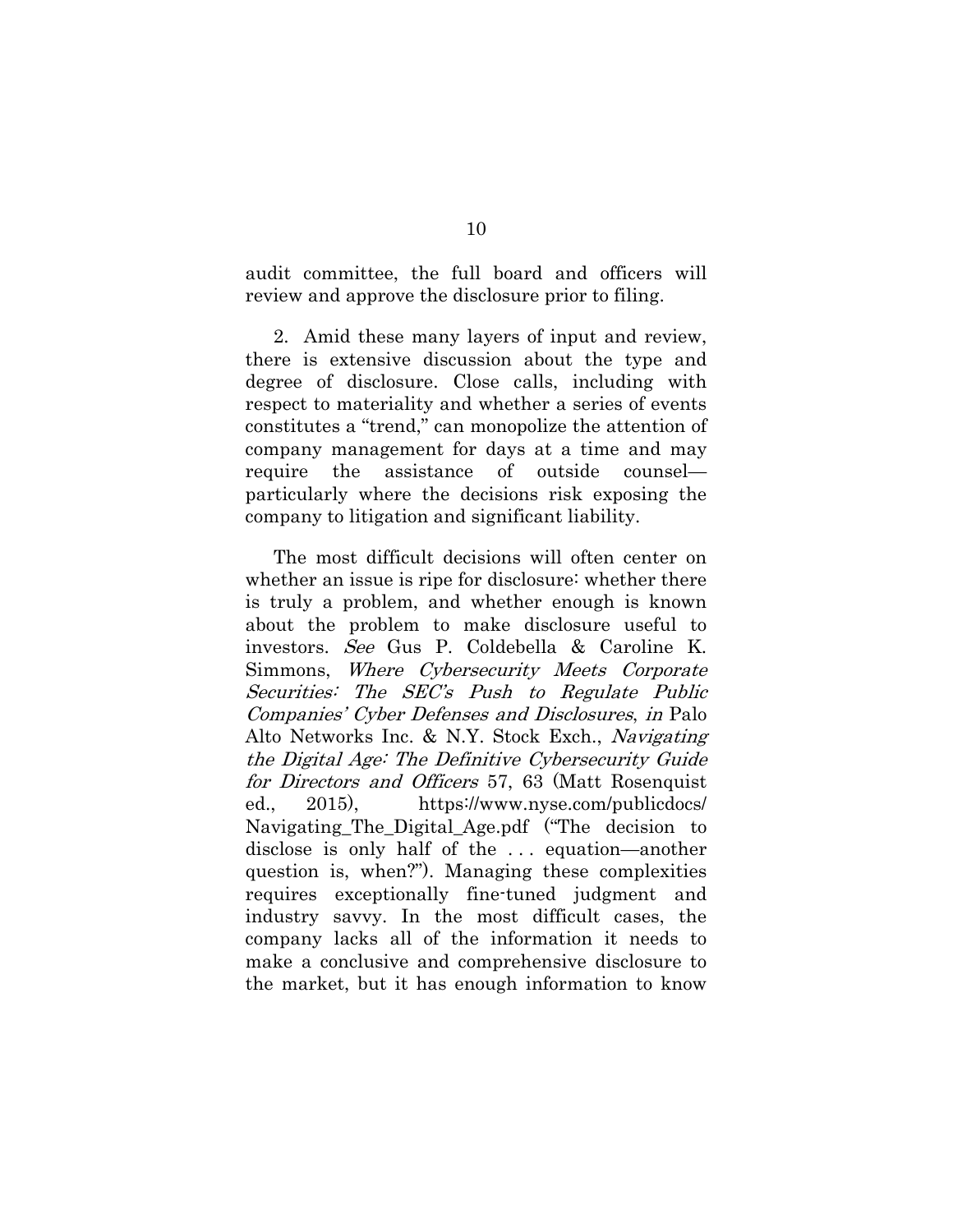that at some point, disclosure may need to be made depending on how events unfold.

For example, when a company first learns that it has suffered a cyber-attack, it may not immediately know the quantity or type of data that has been breached, complicating the decision about what, and when, to disclose. See id. at 63 ("In a typical [cyber] breach, however, it is rare for an entity to be able to immediately assess the attack's scope investigations take time. . . . Generally, companies should resist falling into the immediate disclosure trap, because in our experience a cyber incident looks very different at the end of the first week than it does at the end of the first day."); see also Ernst & Young LLP, Investigating a Data Breach 2 (2014), http://www.ey.com/Publication/vwLUAssets/IT\_Fore nsic Services - Investigating a data breach/\$FILE/ EY-IT-Forensic-Services-Investigating-a-databreach.pdf (explaining that uncovering the extent of the information breached "can be the most critical and difficult question to answer"). Under such circumstances, companies must tread with extreme caution to avoid acting prematurely and inadvertently giving investors misinformation or disclosing as a trend something that is not and may never be a trend, while at the same time not delaying so long that they can be said to be concealing a problem. Prior to the Second Circuit's ruling, companies could make these decisions based on their considered business judgment, without being influenced by the specter of significant private

liability under Section 10(b).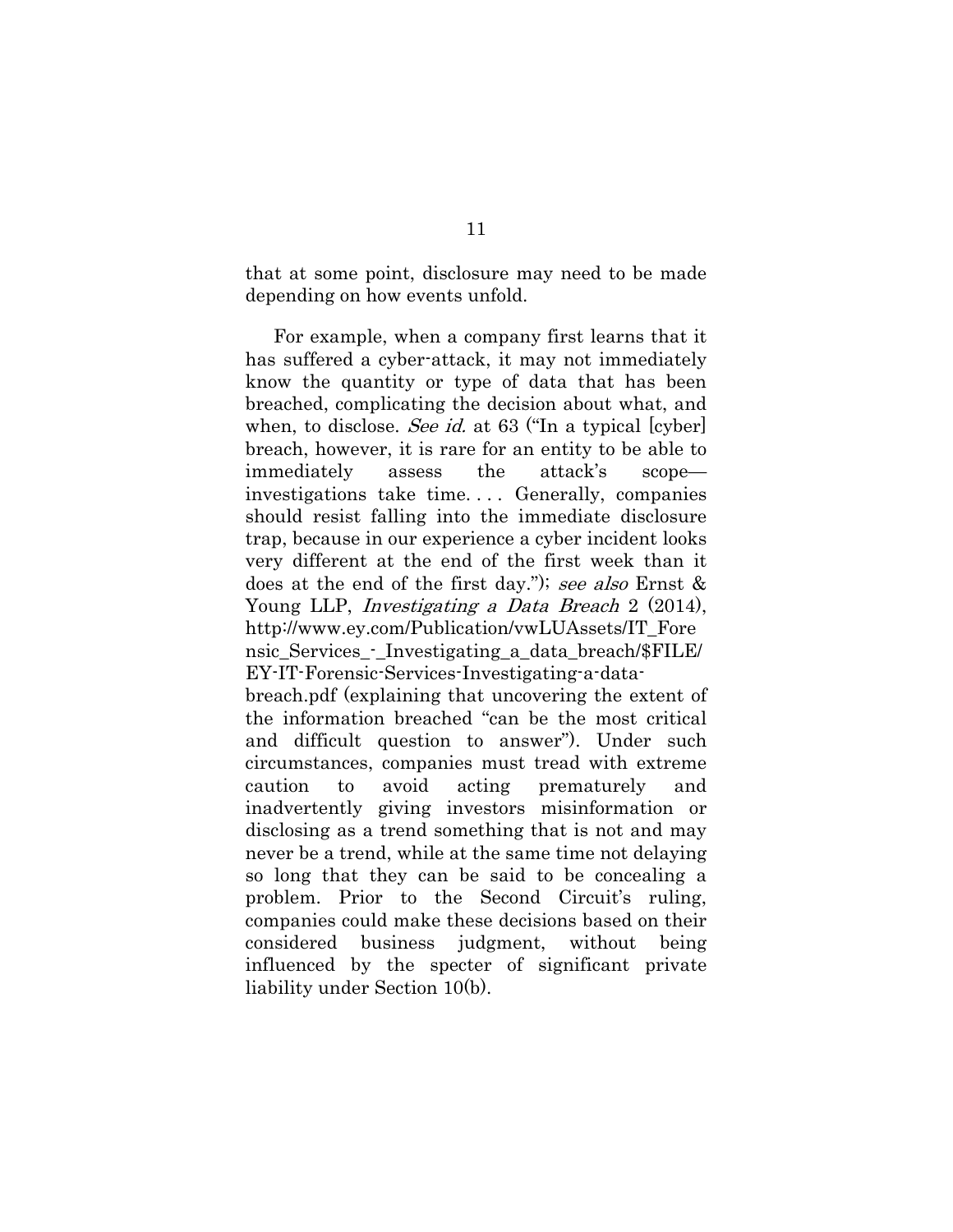Furthermore, SEC filings are but a part of the information conveyed to investors on an ongoing basis. Earnings releases provide additional insight to investors, and company officers spend meaningful time discussing their business with sophisticated investors and industry analysts, both in group settings such as calls and conferences, as well as on an individual basis. The result of such close interaction with investors is that investors are able seek a broad range of information and probe into many aspects of the business.

#### <span id="page-23-0"></span>B. The SEC Currently Plays A Central Oversight And Enforcement Role With Respect To MD&A Disclosure

Under the MD&A disclosure regime that predated the Second Circuit's ruling, the SEC played a key role throughout the disclosure process: preparing guidance and interpretive releases that companies could rely upon in drafting MD&A, reviewing and commenting on disclosures, and enforcing any perceived violations of the disclosure rules. The SEC's central role in the disclosure regime provided companies with uniform guidance in drafting MD&A disclosures and provided a mechanism for enforcement of the disclosure rules, all of which furthered the purpose of providing investors with clear and meaningful disclosure.

1. In drafting MD&A disclosures, companies rely upon the expert guidance provided by the SEC's Division of Corporation Finance ("DCF"), including through Staff Legal and Accounting Bulletins, Staff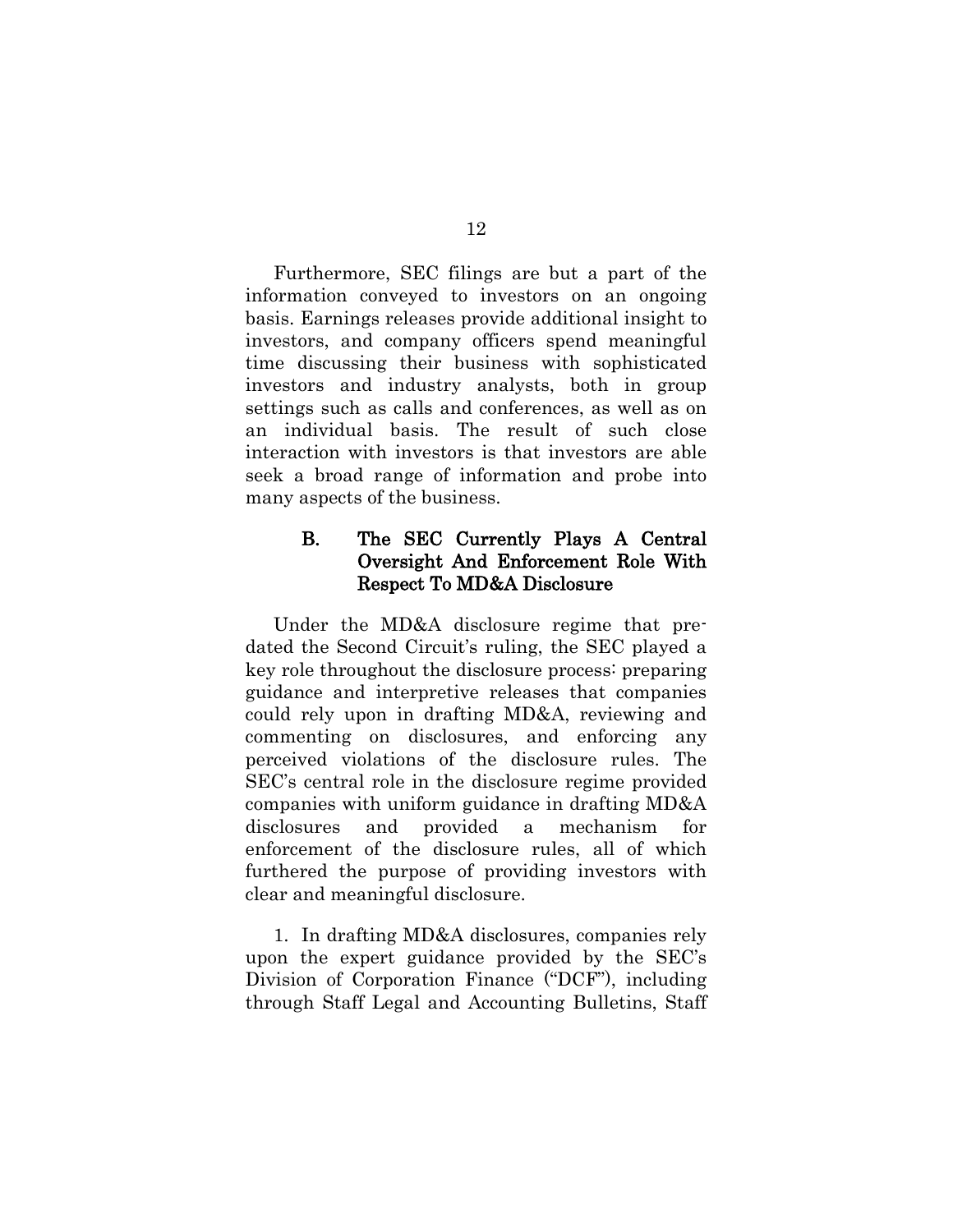Disclosure Guidance Topics, updates to the Division's Financial Reporting Manual, no-action and interpretive letters and Compliance and Disclosure Interpretations. With respect to MD&A disclosures in particular, the DCF has issued extensive guidance. See, e.g., Securities Act Release No. 8350, 2003 WL 22996757; MD&A of Financial Condition and Results of Operations; Certain Investment Company Disclosures, Securities Act Release No. 6835, 1989 WL 1092885 (May 18, 1989).

The DCF's staff, which possesses "specialized industry, accounting, and disclosure expertise," also reviews disclosure filings and actively discusses these disclosures with the filing companies. Division of Corporation Finance: Filing Review Process, SEC (Jan. 19, 2017), https://www.sec.gov/divisions/corpfin/ cffilingreview.htm. The DCF's staff reviews each reporting company to at least some extent every three years. Id. "When the [DCF's] staff identifies instances where it believes a company can improve its disclosure or enhance its compliance with the applicable disclosure requirements, it provides the company with comments." Id. The company and the staff then engage in a dialogue consisting of the exchange of letters or more informal discussions, which allows the company to either explain its disclosures to the staff's satisfaction or amend its disclosures to address the staff's comments. Id. (noting that the "[DCF's] staff members, at all levels, are available to discuss disclosure . . . with a company and its legal, accounting, and other advisors"). The SEC routinely comments on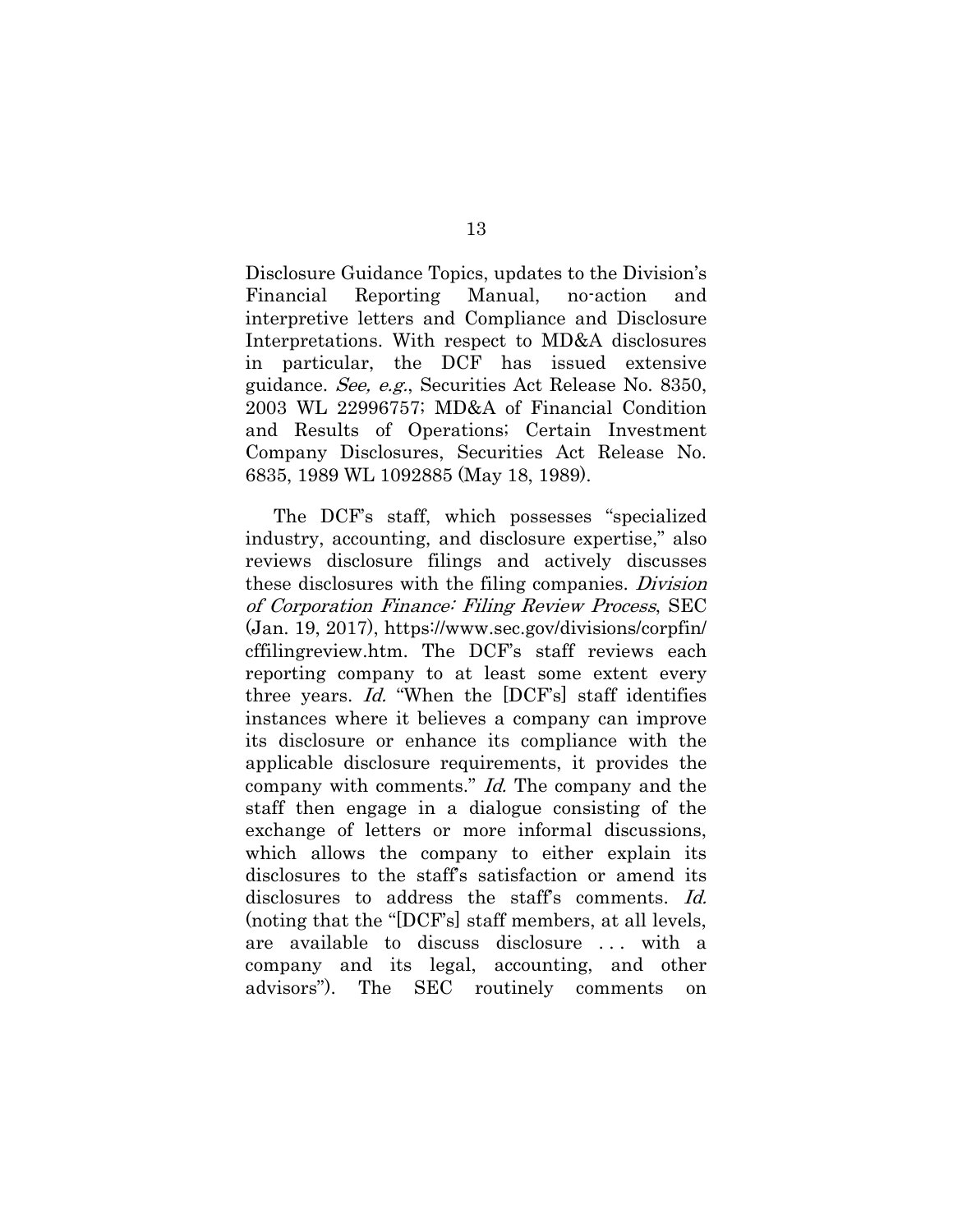companies' MD&A disclosures in particular. See, e.g., Photronics, Inc., SEC Staff Comment Letter (Mar. 13, 2017); ADTRAN, Inc., SEC Staff Comment Letter (Aug. 24, 2016); Eagle Materials Inc., SEC Staff Comment Letter (Feb. 22, 2016).

The SEC also has taken enforcement actions against companies where it has concluded that there have been violations of Item 303. See, e.g., Kirchner, Exchange Act Release No. 80947, 2017 WL 2591798 (June 15, 2017); Bank of Am. Corp., Exchange Act Release No. 72888, 2014 WL 4101590 (Aug. 21, 2014); Tidewater Inc., Exchange Act Release No. 56557, 2007 WL 2803999 (Sept. 27, 2007); Raytheon Co., Securities Act Release No. 8715, 2006 WL 1788543 (June 28, 2006); Salant Corp., Exchange Act Release No. 34046, 1994 WL 183411 (May 12, 1994); SEC v. Melchior, No. 90–C–1024J, 1993 WL 89141 (D. Utah Jan. 14, 1993); Caterpillar Inc., Exchange Act Release No. 30532, 1992 WL 71907 (Mar. 31, 1992).

Finally, the SEC periodically reevaluates its enforcement of the securities laws and has specifically evaluated and re-evaluated the MD&A requirements in Item 303. Consistently, the SEC has expressed satisfaction with Item 303 requirements. As early as 1989, it observed that "the Commission concurs with the view expressed by most commentators that no amendments to the MD&A requirements set forth in Regulation S-K are needed at this time." Securities Act Release No. 6835, 1989 WL 1092885, at \*2. More recently, as required by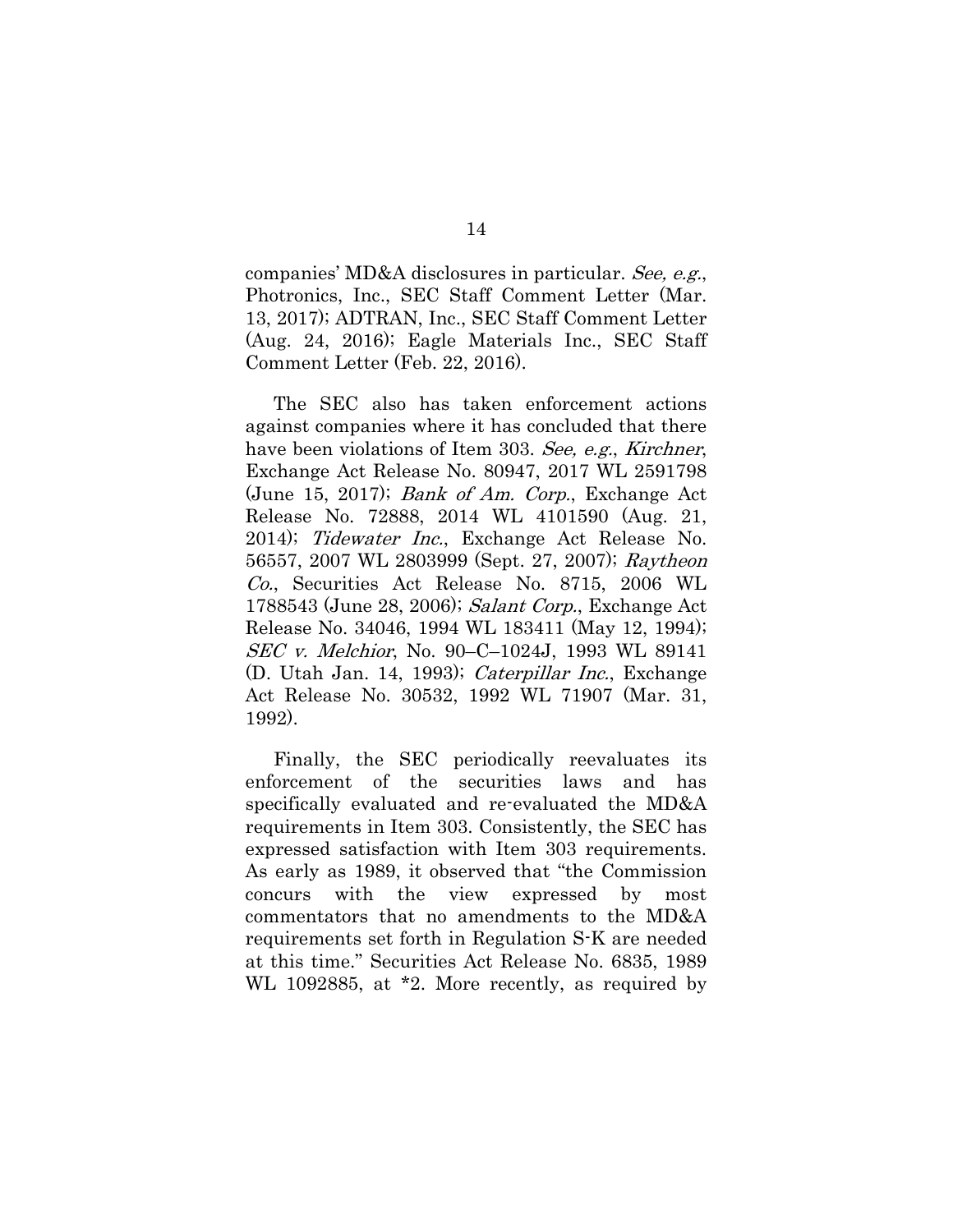Congress in the Jumpstart Our Business Startups Act, Pub. L. No. 112-106, 126 Stat. 306 (2012), the SEC undertook a "review of Regulation S-K to determine how such requirements can be updated to modernize and simplify the registration process." SEC, Report on Review of Disclosure Requirements in Regulation  $S-K$  1 (Dec. 2013), https://www.sec.gov/news/studies/2013/reg-sk-

disclosure-requirements-review.pdf. As described in the resulting report, the SEC then commenced the so-called Disclosure Effectiveness Initiative, "a comprehensive evaluation of the information [its] rules require registrants to disclose" to evaluate, in part, "whether existing disclosure requirements should be modified or eliminated." SEC, Report on Modernization and Simplification of Regulation S-K 1 (Nov. 23, 2016), https://www.sec.gov/files/sec-fastact-report-2016.pdf. The SEC has considered nearly 200 pages of proposed amendments to Regulation S-K, including five that touched on Item 303. See id. at 9-11; Business and Financial Disclosure Required by Regulation S-K, Securities Act Release No. 10064, 2016 WL 1595258, \*23941-54 (Apr. 13, 2016). While the project remains ongoing, the SEC has thus far not indicated an interest in modifying Item 303's trend and uncertainty disclosure requirements, nor suggested any concern about Item 303 compliance. SEC, Report on Modernization and Simplification of Regulation S-K, supra, at 9-11.

2. There are good reasons why Congress entrusted the SEC, rather than private plaintiffs, with primary responsibility for the interpretation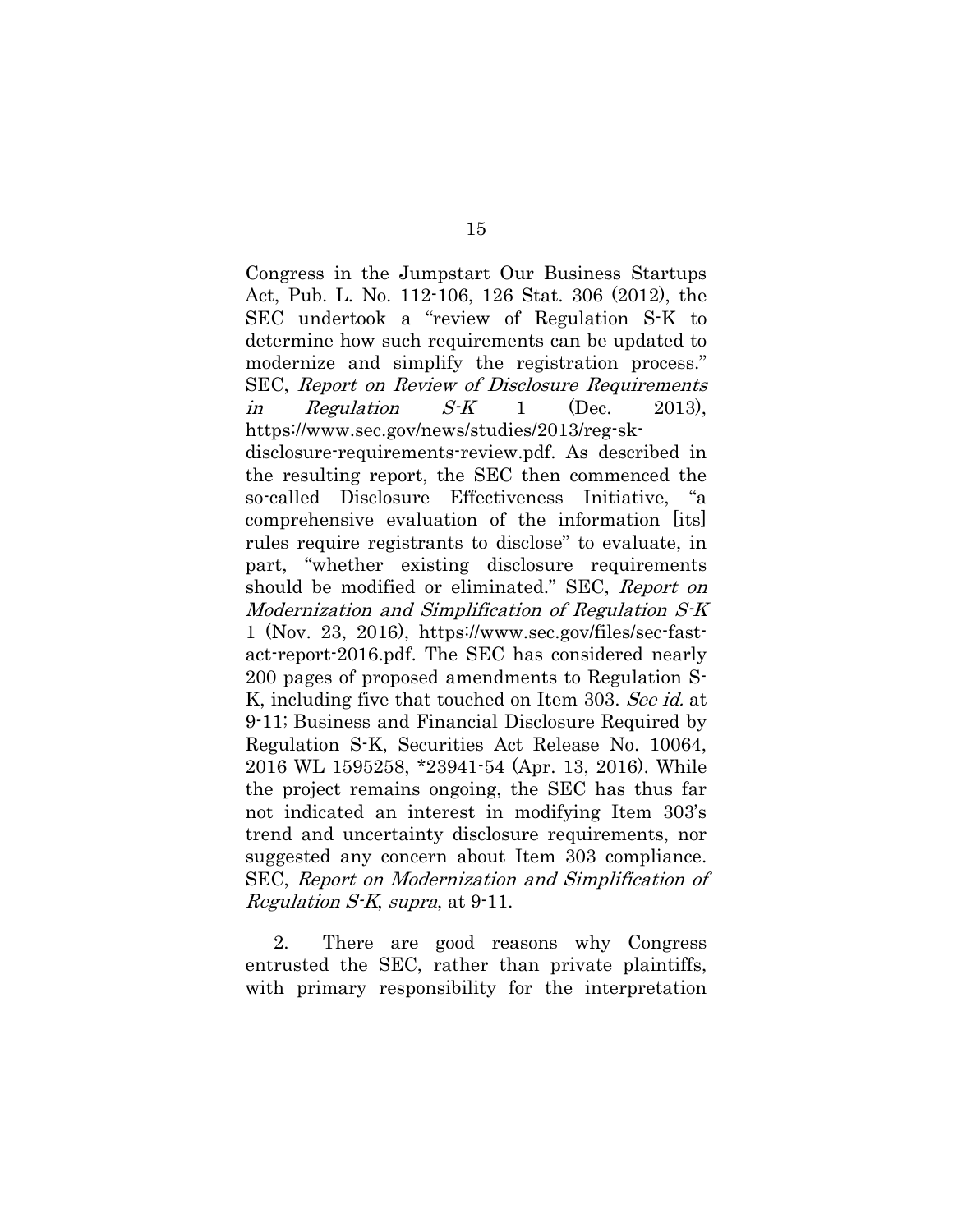and enforcement of Item 303. As an initial matter, doing so ensures that the securities laws are interpreted and enforced consistently across the country. See Cent. Bank of Denver, N.A. v. First Interstate Bank of Denver, N.A., 511 U.S. 164, 188- 89 (1994) (explaining the need for predictability in the securities markets). It also ensures that the securities laws are enforced according to the SEC guidance discussed above. Additionally, the SEC is able to provide prospective alterations to the disclosure regime, whereas civil litigation is inherently retrospective.

More fundamentally, however, because the SEC's mission is to protect investors broadly, it is best positioned to consider the impact of its interpretive and enforcement decisions in a larger societal and market context. Plaintiffs' lawyers have an ethical obligation to maximize recovery for their clients, regardless of the general public policy effect of the legal position they are taking. See Model Rules of Prof'l Conduct r.1.3 cmt. (Am. Bar Ass'n 2016). The SEC, by contrast, takes all of its actions "with an eye toward promoting the capital formation that is necessary to sustain economic growth" and benefit the market and economy as a whole. What We Do, SEC (June 10, 2013), https://www.sec.gov/Article/ whatwedo.html. The SEC is therefore uniquely able to weigh and determine how to promote a proper balance between over- and under-disclosure, as well as between premature and tardy disclosure. And, unlike private litigants, the SEC is able to balance the need for appropriate enforcement against the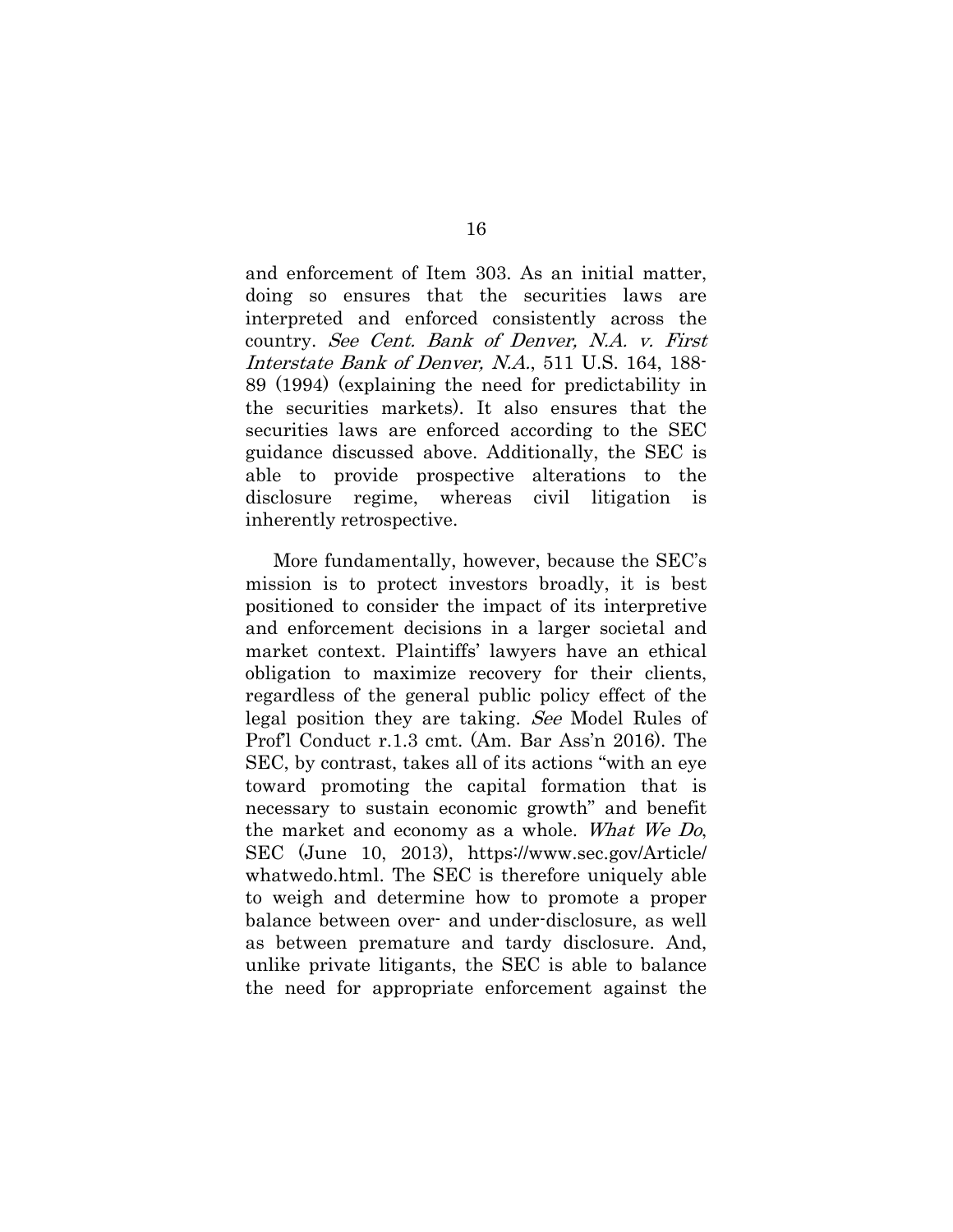negative consequences that can result from overenforcement. See Amanda M. Rose, Reforming Securities Litigation Reform: Restructuring the Relationship, 108 Colum. L. Rev. 1301, 1329 (2008) (explaining that "[i]f overdeterrence appears to be a problem . . . the public enforcer can adjust by ratcheting down the enforcement level; conversely, if underdeterrence appears to be a problem, the public enforcer can ratchet it up").

Moreover, the need to consider the societal impacts of enforcement is particularly important for generally worded regulations like Item 303 that, if always enforced to the greatest extent, could result in undesirable consequences. Id. ("Discretionary nonenforcement allows society to avoid the costs of crafting more precisely tailored rules, and the loopholes such rules inevitably create."); see also Securities Act Release No. 6835, 1989 WL 1092885, at \*1 (MD&A requirements "are intentionally general, reflecting the Commission's view that a flexible approach elicits more meaningful disclosure and avoids boilerplate discussions"). Private plaintiffs, and their lawyers, do not have the same mission and are not equally well-positioned to promote the SEC's mission through selective enforcement decision-making.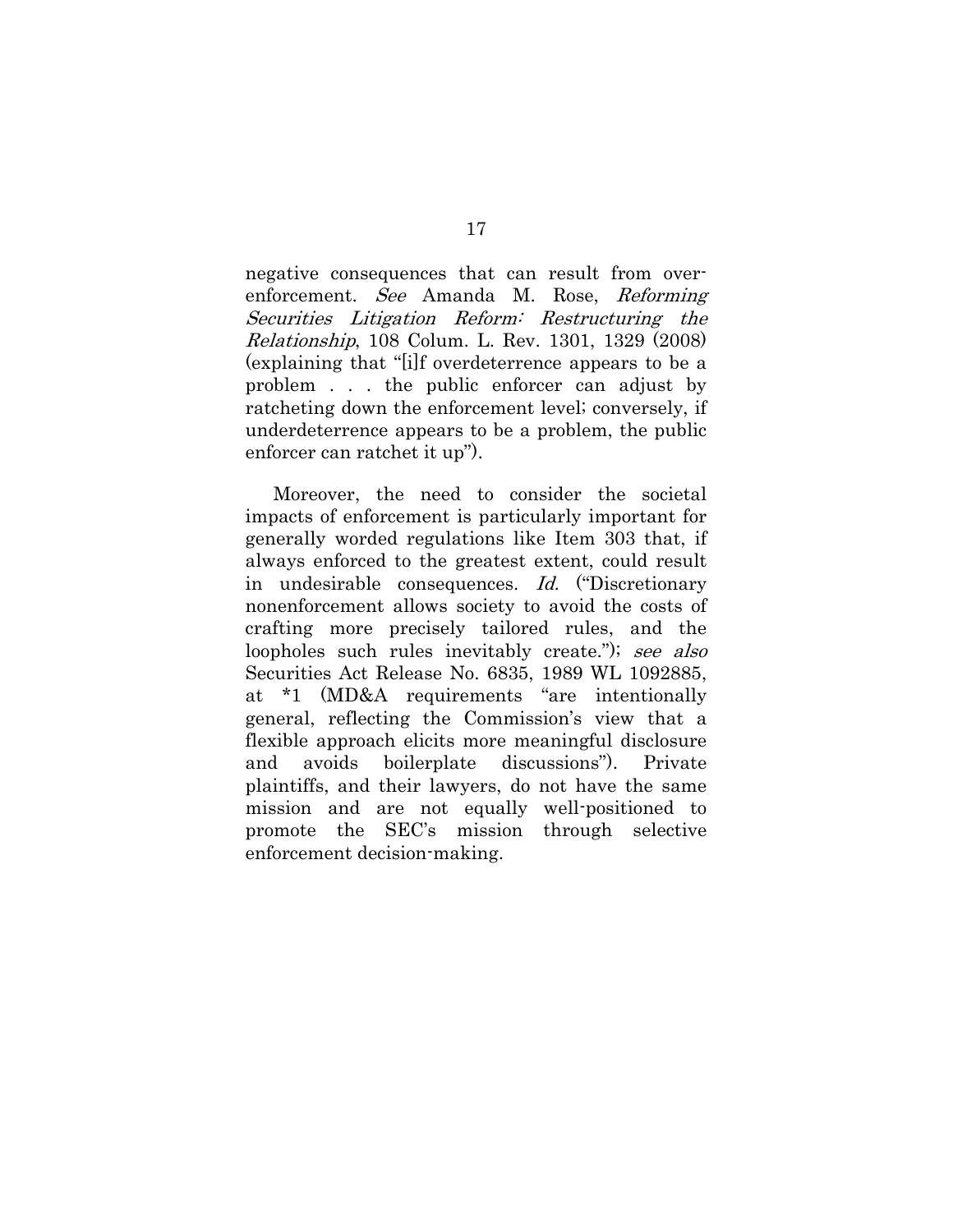### <span id="page-29-0"></span>II. THE SECOND CIRCUIT'S RULE WOULD DRAMATICALLY ALTER THE PROCESS FOR DRAFTING DISCLOSURE, DEGRADE THE QUALITY OF DISCLOSURE AND HARM INVESTORS

If adopted by the Court, the Second Circuit's expansion of Section 10(b) liability to the alleged omissions of "trends" and "uncertainties" in MD&A would lead to a paradigm shift in the preparation and enforcement of such disclosure. The potential consequences of this shift would be pronounced disclosures would be less useful to investors, but more expensive for companies to prepare. In addition, the shift would frustrate the recently considered judgments of Congress and the SEC in this area.

### <span id="page-29-1"></span>A. The Second Circuit's Ruling Will Change The Disclosure Process And Lead To Disclosures That Are Less Useful To Investors

The specter of expansive liability and costly litigation under Section 10(b) created by the Second Circuit's ruling will incentivize companies to dramatically change their MD&A disclosure processes and practices, which will lead to significantly less useful disclosures, to the detriment of the investing public and registrants alike.

1. Determining what constitutes a "trend," and whether a "trend" or "uncertainty" is "reasonably likely" to be material, necessarily involves making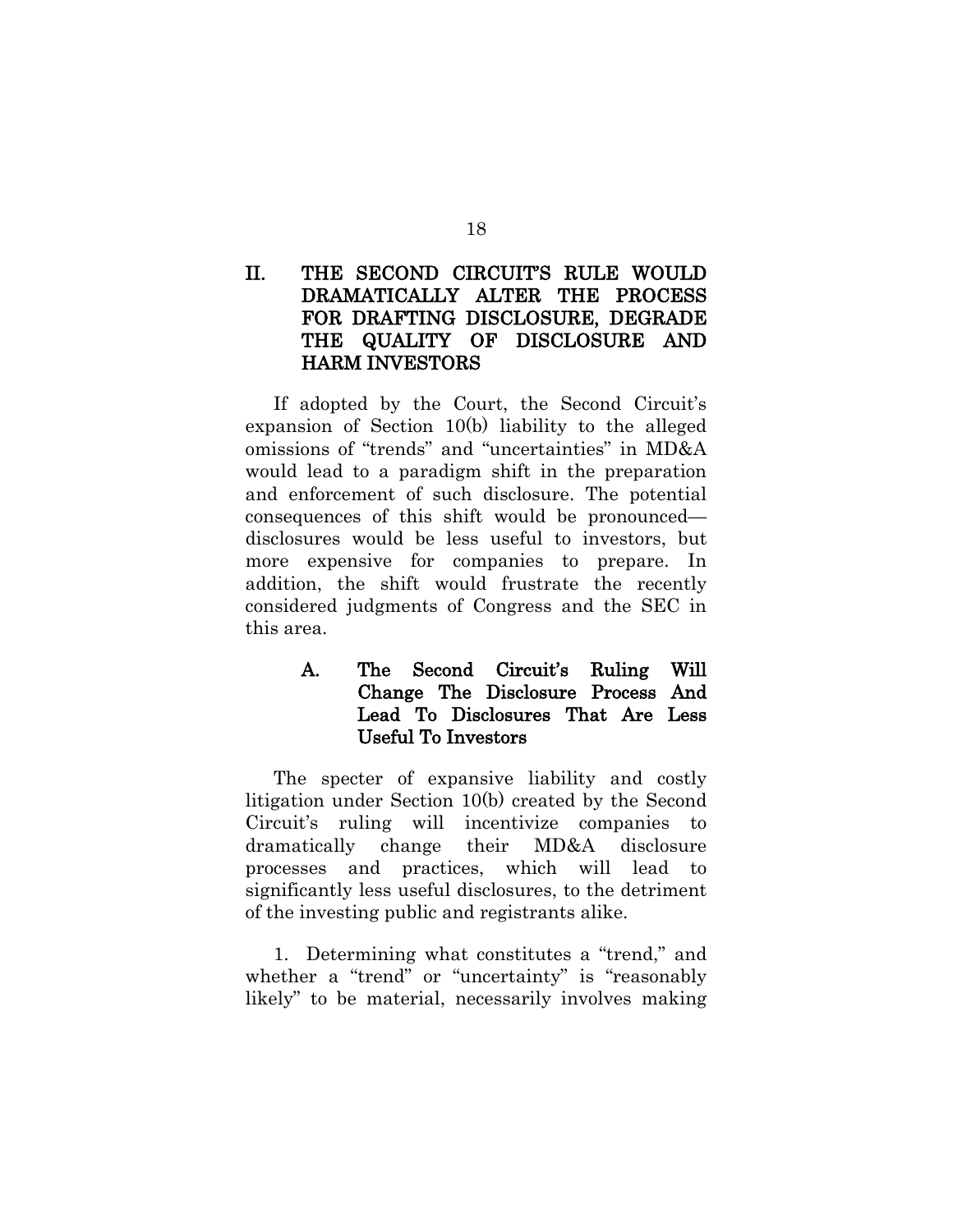difficult judgments in the face of considerable ambiguity and uncertainty. It requires management to forecast the future based upon imperfect or incomplete information. Trends are notoriously difficult to identify, both *ex ante* and in hindsight.<sup>2</sup> The SEC itself has acknowledged how difficult trends and their future impacts are to judge, stating that "even the most carefully prepared and thoroughly documented projections may prove inaccurate." Safe Harbor Rule for Projections, 44 Fed. Reg. 38810 (July 2, 1979).

 $\overline{a}$ 

<sup>&</sup>lt;sup>2</sup> Cf. A. C. Grayling, *How We Form Beliefs*, 474 Nature 446, 446 (2011) (explaining "patternicity," the brain's propensity to seek patterns, which "leads us to see significance in mere 'noise' as well as in meaningful data"); Hartmut Blank et al., Hindsight Bias: On Being Wise After the Event, 25 Soc. Cognition 1, 2-4 (2007) (explaining the tendency to fall victim to hindsight bias); Muntazir Hussain et al., *Hindsight Bias and* Investment Decisions Making Empirical Evidence Form an Emerging Financial Market, 2 Int'l J. Res. Stud. Mgmt. 77, 80 (2013) (research indicates that hindsight bias is present "not . . . only in [an] unconscious way . . . but also when [the] subject is aware of the bias"); Stephen J. Hoch & George F. Loewenstein, Outcome Feedback: Hindsight and Information, 15 J. Experimental Psychol.: Learning, Memory, & Cognition 605 (1989) (noting that hindsight bias is frequently greater with respect to difficult decisions); Baruch Fischhoff, Perceived Informativeness of Facts, 3 J. Experimental Psychol.: Hum. Perception & Performance 349, 355 (1977) ("[T]he effect seems greatest for the most surprising answers."); David A. Schkade & Lynda M. Kilbourne, Expectation-Outcome Consistency and Hindsight Bias, 49 Organizational Behav. & Hum. Decision Processes 105, 118 (1991) ("Bias is significantly larger when subjects were surprised by the outcome . . . .").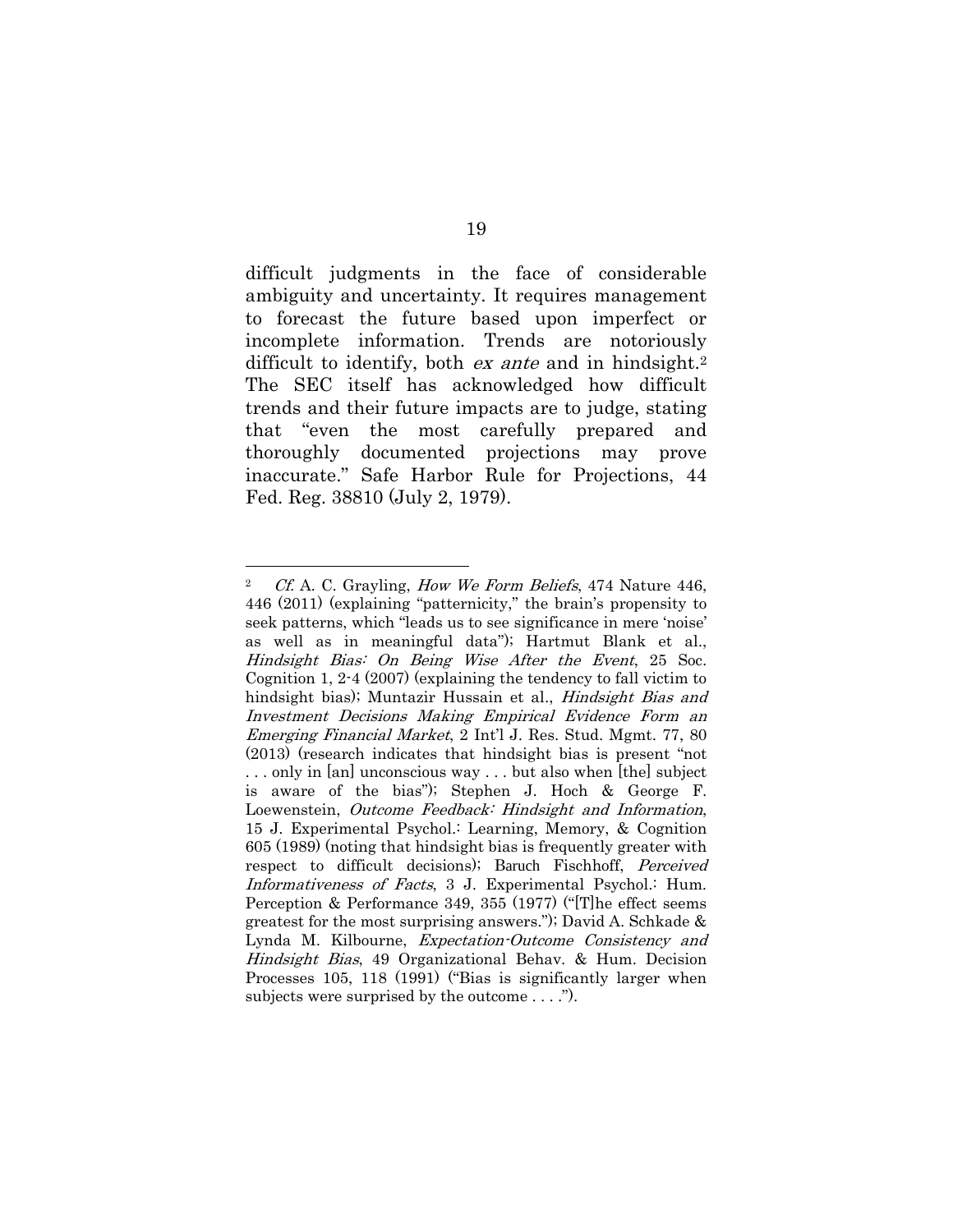Under the Second Circuit's ruling, companies seeking to avoid the prospect of costly litigation will be incentivized to resolve all unclear disclosure decisions in favor of more disclosure, leading to disclosure of marginal, insignificant and potentially misleading information. This is all the more likely in light of the double negative inquiry required by Item 303: if management cannot conclude that a trend is unlikely to materialize, then it must disclose *unless* management determines that the trend would be immaterial. Securities Act Release No. 6835, 1989 WL 1092885, at \*6.

For example, assume that a company has received an internal complaint from an anonymous whistleblower. When a whistleblower complaint is received, a company must first evaluate the complaint from a number of angles before deciding whether it merits disclosure to investors considering the plausibility of the allegations, as well as the potential impact on the business should those allegations turn out to be true. Following an initial evaluation, management might engage an external firm to conduct an independent investigation into the allegations, or conduct its own investigation. At some point, management may satisfy itself that the course of the investigation qualifies as a trend or uncertainty requiring disclosure, and decide to disclose the issue to the market. (Management might also decide that the allegations are not justified, or are isolated and do not represent a disclosable trend.) This takes time. But the point at which management decides to disclose the issue will always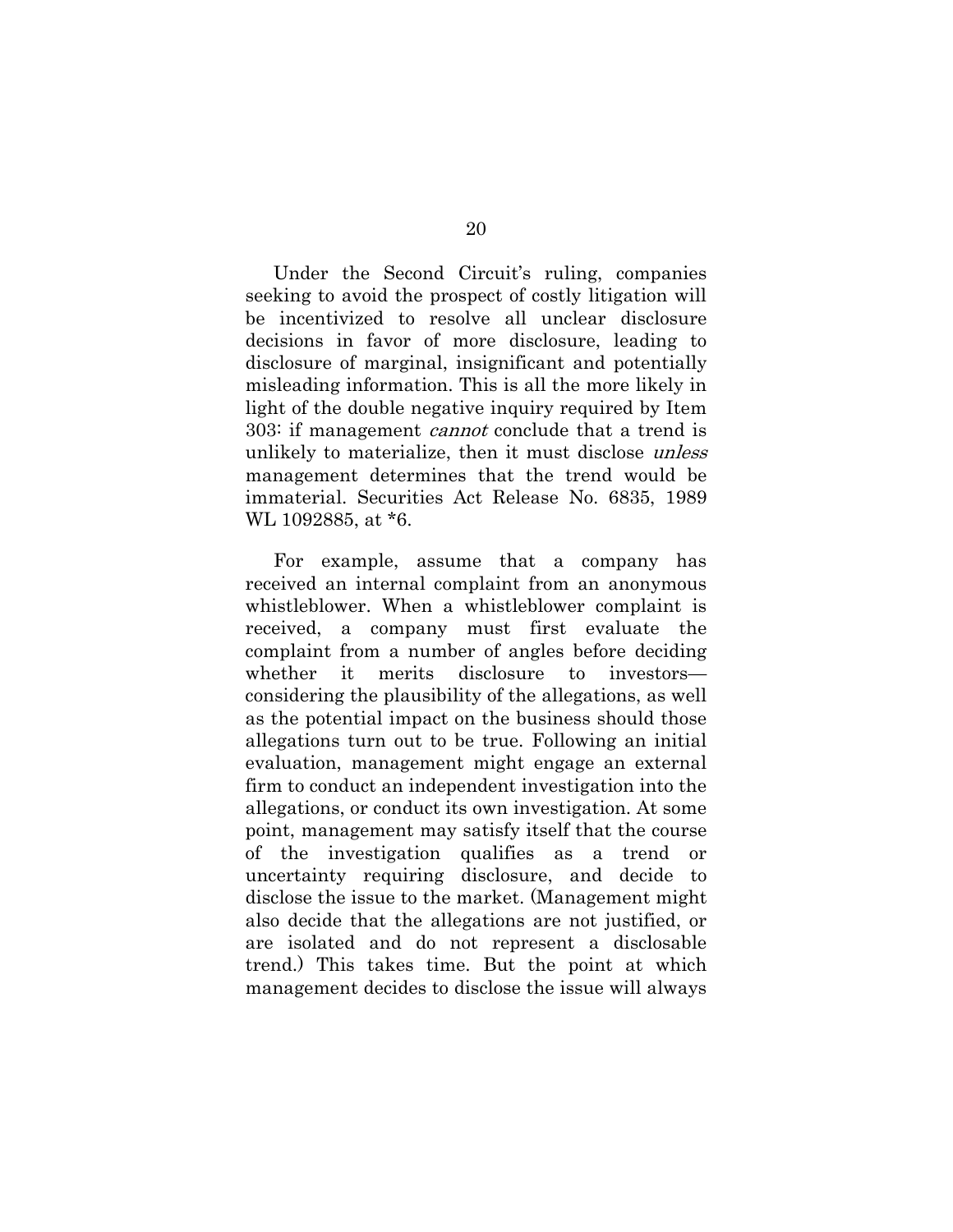be subject to second-guessing. If management must fear that its decision will be questioned in hindsight by private litigants, management will be pushed to err on the side of disclosing too much information too soon, before it is confident in the results of the investigation.

And premature disclosure carries its own risks. The disclosure of the fact of the investigation could cause investors to believe that the company is in greater danger than it truly is, causing an artificial and unfounded drop in a company's share price to the detriment of all investors. Premature disclosure is also more likely to be incomplete or partially inaccurate, putting companies in a Catch-22: either they wait to disclose until they are more certain and risk being sued on the theory that they waited too long, or they disclose prematurely and risk having to later correct the incomplete, early disclosure, creating the potential for a lawsuit alleging that their first disclosure was misleading. Placing companies in such a double bind serves no useful purpose.

This incentive to over-disclose or prematurely disclose events that may not be and may never become trends will be powerful, given the in terrorem effect of Section 10(b) litigation. Companies that manufacture or sell consumer goods will need to consider whether every product return or warranty claim could be plausibly viewed in hindsight as an emerging trend that requires disclosure. Pharmaceutical companies will need to weigh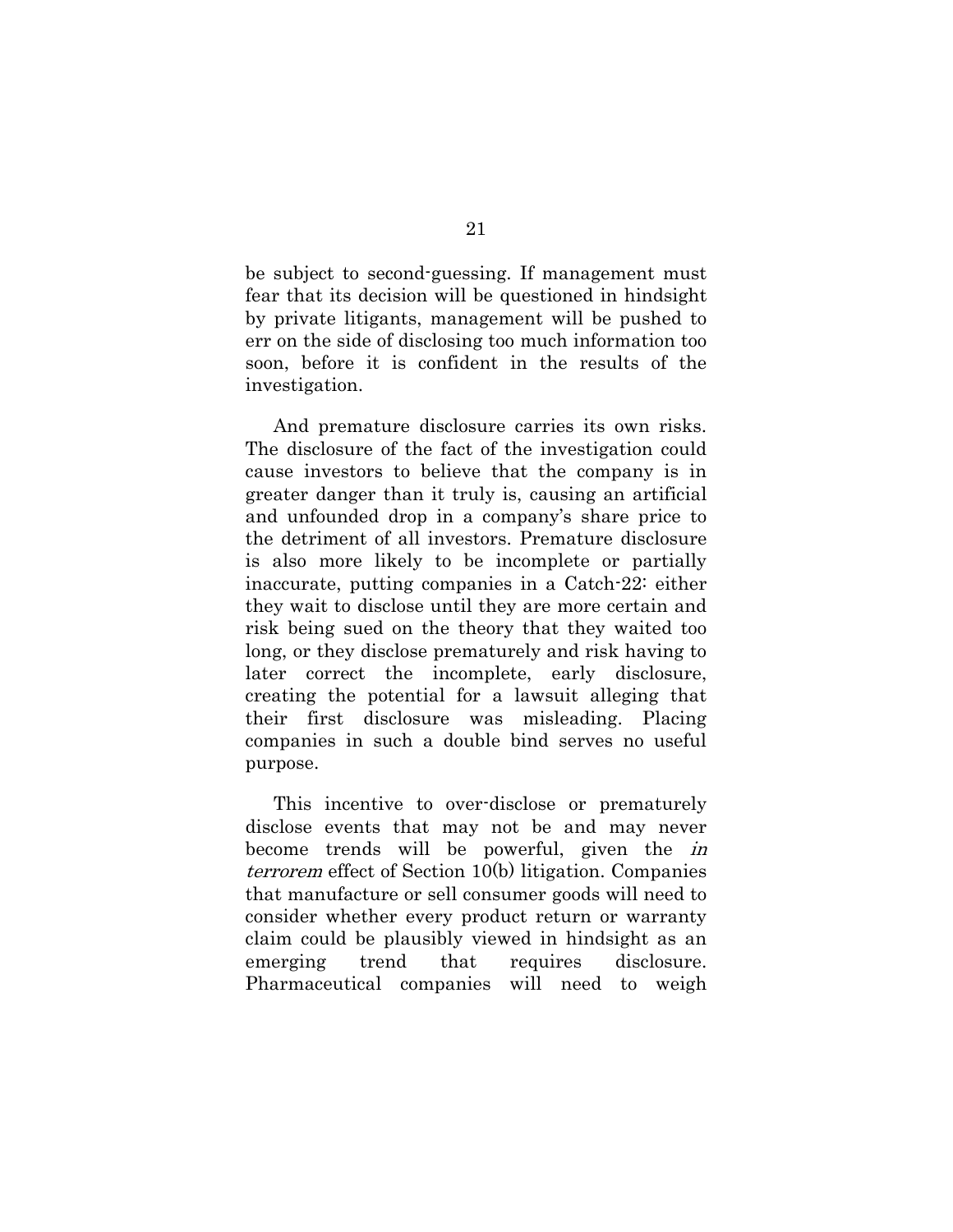whether every adverse drug reaction or device failure reported by an individual subsequently could be viewed in hindsight by a private litigant as an early trend that should have been disclosed. Food services companies will need to consider whether initial negative feedback in response to the rollout of a new menu, which management did not think did or would constitute a trend, nonetheless would be characterized by an entrepreneurial plaintiff's lawyers as the onset of a disclosable material trend should the worst unexpectedly happen. 3

The result of the incentives created by the Second Circuit's ruling thus will be not only more disclosure, but also disclosure of lower quality—the "avalanche of trivial information" that the Court warned of in

 $\overline{a}$ 

<sup>3</sup> Recent complaints filed in federal district courts provide a flavor of the sorts of hindsight-bias claims companies are facing and are likely to continue to face under the Second Circuit's rule. See, e.g., Compl. for Violations of the Federal Securities Laws, City of Warwick Mun. Emps. Pension Fund v. Rackspace Hosting, Inc., No. 17-CV-3501 (JFK) (S.D.N.Y. May 10, 2017), ECF No. 1 (Section 10(b) claim based, in part, on alleged failure to disclose under Item 303 ongoing negotiations about renewal of a customer contract); Corrected Am. Class Action Compl., Jackson v. Halyard Health, Inc., No. 16-CV-5093-LTS-RLE (S.D.N.Y. Dec. 12, 2016), ECF No. 50 (Section 10(b) claim based, in part, on alleged failure to disclose under Item 303 that a company's surgical gowns were possibly deficient as reported by competitor studies and press reports); Consolidated Am. Compl. for Violations of the Federal Securities Laws, In re Target Corp. Sec. Litig., No. 16-1315 (JNE/BRT) (D. Minn. Nov. 14, 2016), ECF No. 57 (Section 10(b) claim based, in part, on alleged failure to disclose under Item 303 ongoing challenges with a company's supply chain information technology systems).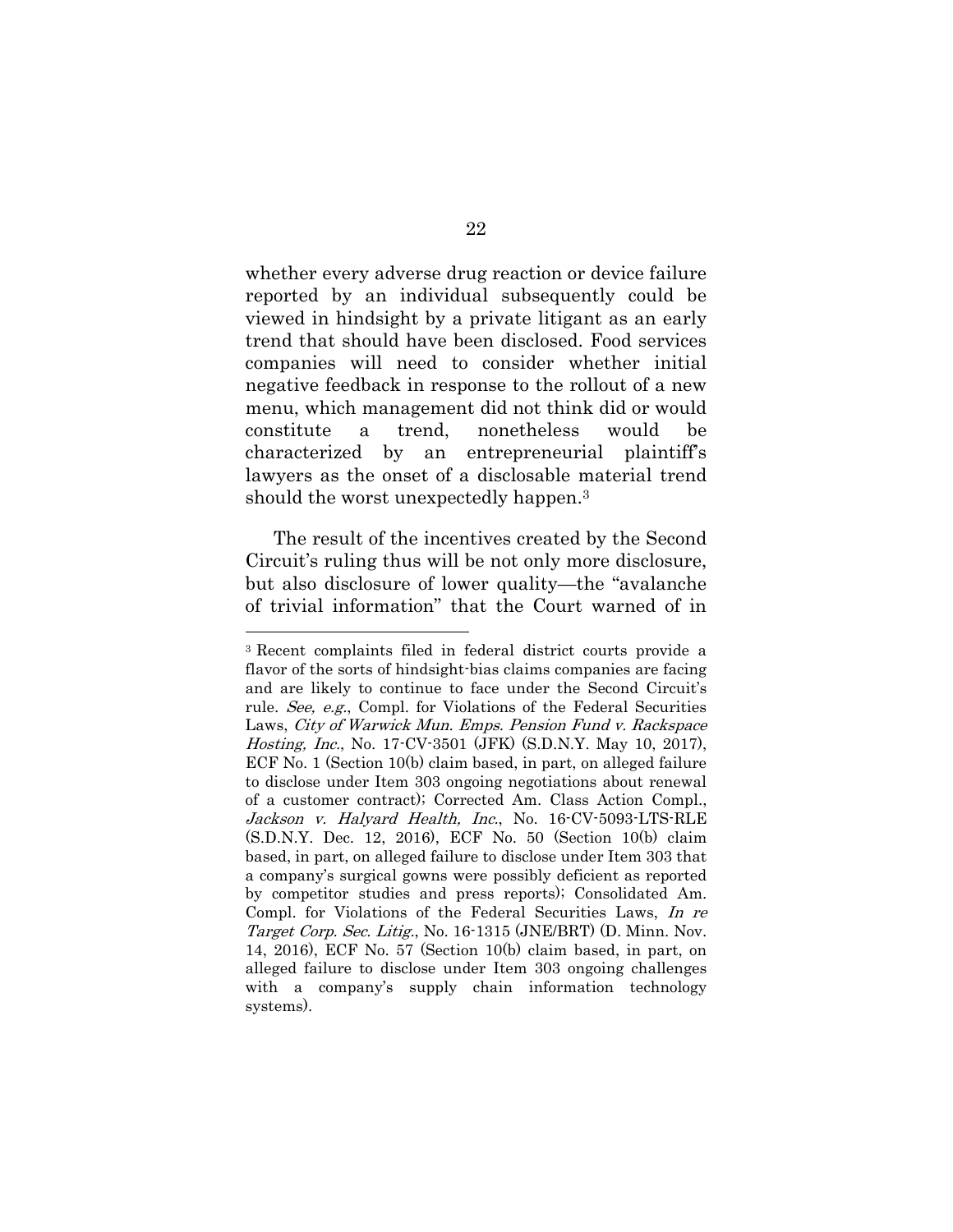Basic Inc. v. Levinson, 485 U.S. 224, 231 (1988). This dynamic would harm investors and contradict the SEC's ongoing efforts to make corporate disclosures more useful to investors.

a. The increased disclosure of items of dubious significance under the Second Circuit's ruling will not be helpful to investors, both because those items will themselves not be illuminating, and because their inclusion in already voluminous disclosures will make it harder for investors to identify and distinguish the most critical information from that which is disclosed to avoid the risk of potential future liability. In 2013, the average length of public companies' annual SEC filings on Form 10-K was already almost 42,000 words, nearly 3 times the length permitted for a merits brief in this Court (15,000 words) and significantly longer than a short novel like George Orwell's 30,000-word Animal Farm. See Vipal Monga & Emily Chasan, The 109,894-Word Annual Report, Wall St. J., June 2, 2015, https://blogs.wsj.com/cfo/2015/06/02/the-109894 -word-annual-report/. Under the Second Circuit's rule, disclosures are likely to only get longer. The SEC has recognized the "possibility that high levels of immaterial disclosure can obscure important information or reduce incentives for certain market participants to trade or create markets for securities." Securities Act Release No. 10064, 2016 WL 1595258, at \*23919. Investors faced with an ever larger flood of "trend" disclosure will struggle to separate the trends that management actually considers important from more marginal sets of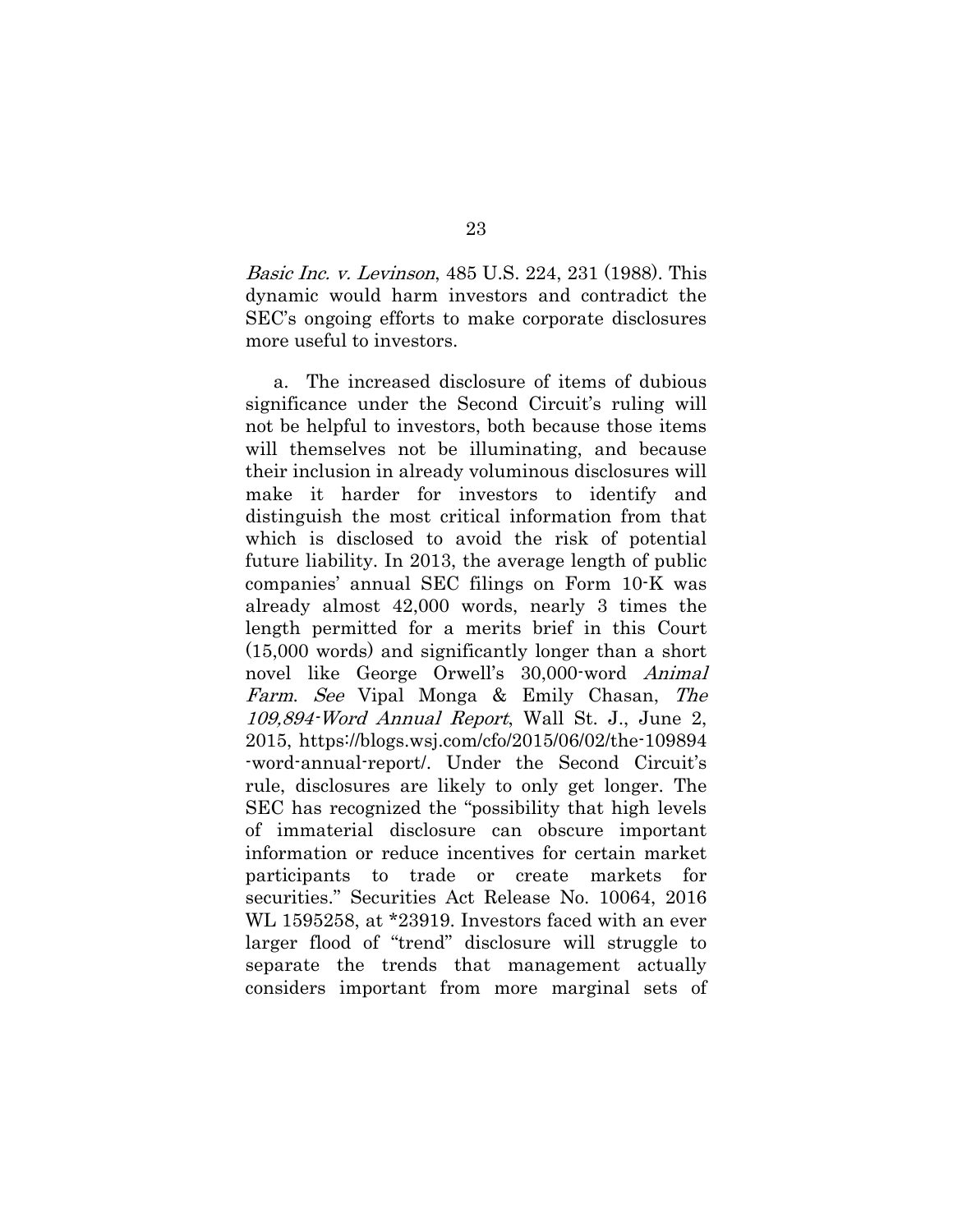similar events that were included primarily to reduce the prospects of future liability.

The additional and premature disclosure may also be actually inaccurate and misleading to investors, including because the Second Circuit's ruling will incentivize companies to over-disclose potentially negative information in order to avoid potential omission liability (with no countervailing incentive to increase disclosure of potentially positive information). As a result of these incentives, the market may form unnecessarily negative views about a company's prospects, which could artificially depress its stock or otherwise cause investors to mistakenly undervalue the company.

b. In line with the Court's admonition about overdisclosure in Basic Inc., the SEC has stated that "the effectiveness of MD&A decreases with the accumulation of unnecessary detail," and emphasized that "companies should avoid the unnecessary information overload for investors that can result from disclosure of information that is not required, is immaterial, and does not promote understanding." Securities Act Release No. 8350, 2003 WL 22996757, at \*\*3, 9. The SEC therefore has stated "it is increasingly important for companies to focus their MD&A on material information" and has encouraged companies to "evaluate issues presented in previous periods and consider reducing or omitting discussion of those that may no longer be material or helpful." *Id.* at \*9.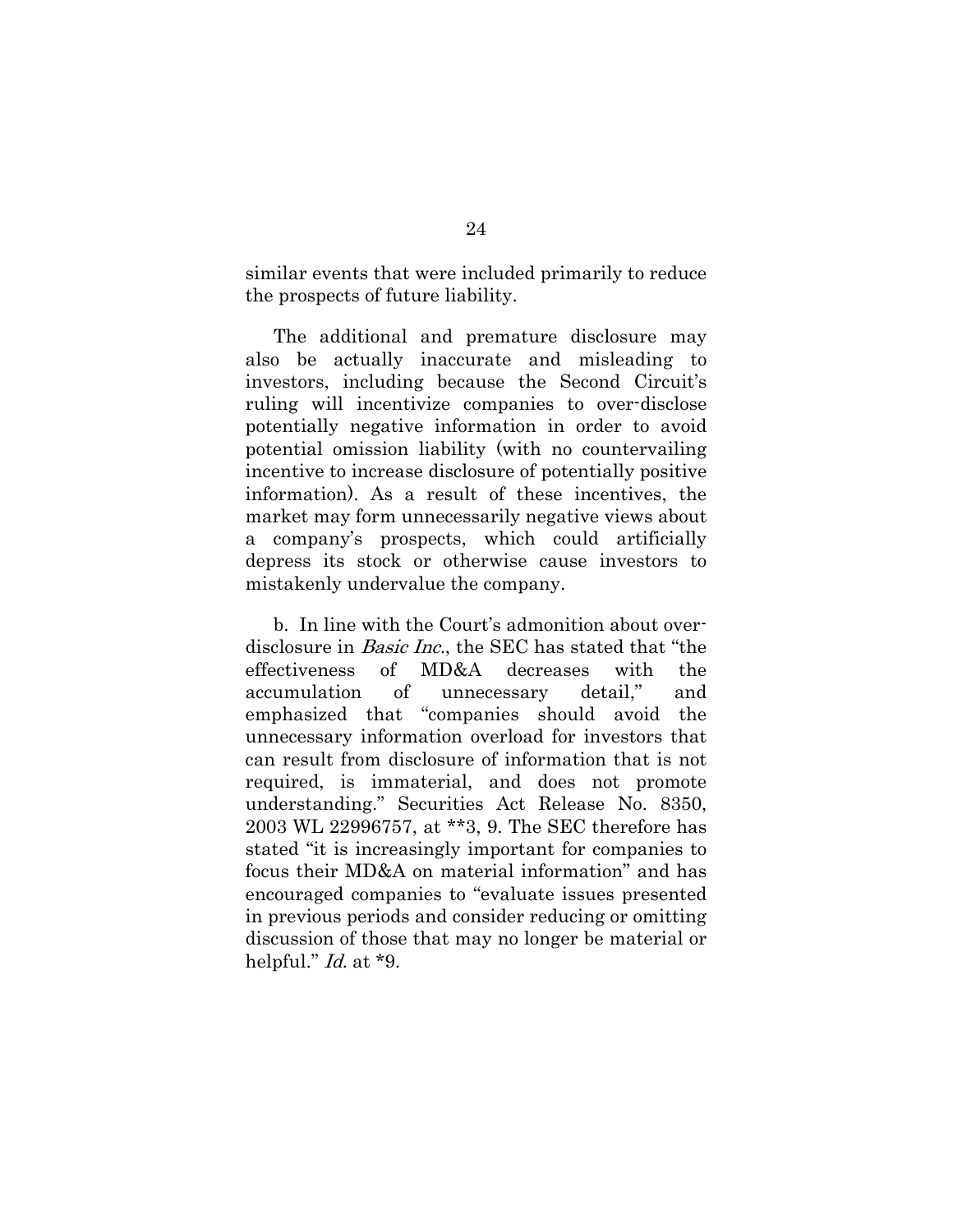The SEC also noted in an adopting release that a higher threshold for trend disclosure would reduce the possibility that investors will be "overwhelmed by voluminous disclosure of insignificant and possibly unnecessarily speculative information" under a lower disclosure threshold. Disclosure in Management's Discussion and Analysis About Off-Balance Sheet Arrangements and Aggregate Contractual Obligations, Securities Act Release No. 8182, 2003 WL 236157, \*5985 (Jan. 28, 2003). And the recently departed SEC Chair Mary Jo White likewise has spoken about the problem of "information overload" in which "ever-increasing amounts of disclosure make it difficult for investors to focus on the information that is material and most relevant to their decision-making . . . ." 4

Because of the in terrorem impact of the Second Circuit's expansion of Section 10(b) liability to Item 303, however, companies will be incentivized to lower their disclosure threshold for potential trends, which will undermine the above-articulated SEC goals.

 $\overline{a}$ 

Mary Jo White, Chair, SEC, The Importance of Independence, The Fourteenth Annual A.A. Sommer, Jr. Lecture on Corporate, Securities, and Financial Law at the Fordham Corporate Law Center (Oct. 3, 2013), in 20 Fordham J. Corp. & Fin. L. 1, 13 (2014) (also noting that "the SEC needs to maintain the ability to exercise its own independent judgment and expertise when deciding whether and how best to impose new disclosure requirements. For, it is the SEC that is best able to shape disclosure rules consistent with the federal securities laws and its core mission").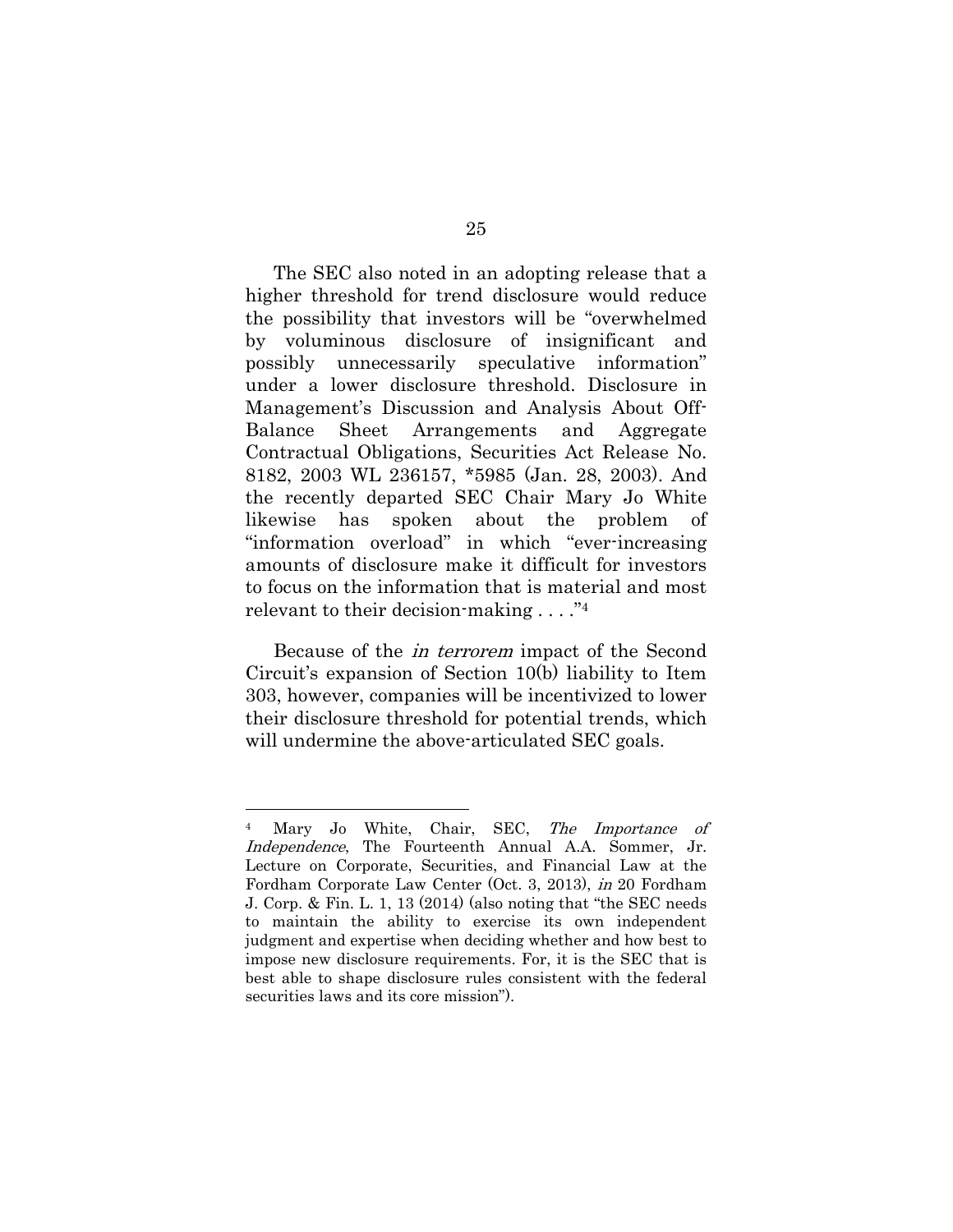2. The incentives created by the Second Circuit's ruling will also change the way that MD&A disclosures are drafted, to the detriment of investors.

Because the purpose of MD&A disclosure is to allow investors to "see the company through the eyes of management," the SEC has stated that "MD&A should be a discussion and analysis of a company's business as seen through the eyes of those who manage that business." Securities Act Release No. 8350, 2003 WL 22996757, at \*2. The SEC therefore has observed that "[m]anagement has a unique perspective on its business that only it can present." Id. The Second Circuit's ruling threatens to deprive investors of this unique perspective.

Rather than permitting management to draft MD&A with the primary goal of allowing investors to see the company through the eyes of management, the Second Circuit's ruling would incentivize companies to turn over drafting responsibility to litigation counsel with the objective of addressing how a company could potentially be viewed with hindsight if the worst should happen in every instance. But determining what constitutes a "trend" can require a sophisticated understanding of a company's business to determine what implications a particular set of facts might have—an understanding that experienced management is well-positioned to possess, but litigators are not.

As a result, the MD&A disclosure caused by the Second Circuit's ruling may itself be misleading to investors, since it will lead to the over-disclosure of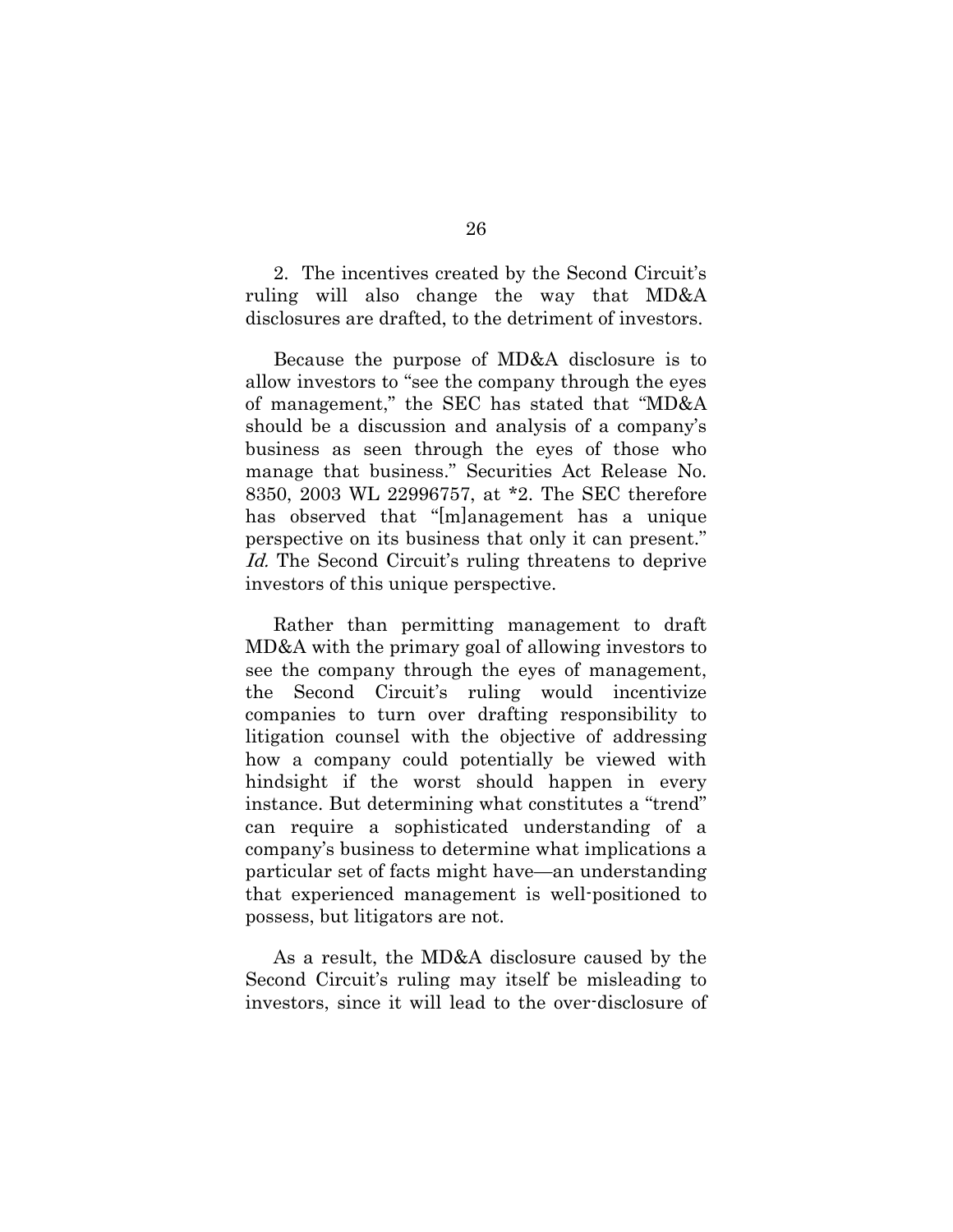marginal trends that management does not consider significant, but were included to reduce the risk of future liability. The Second Circuit's ruling will thus deprive investors of the ability to see the company through the eyes of management.

#### <span id="page-38-0"></span>B. The Second Circuit's Expansion Of Liability Would Also Increase The Costs Of Being A Public Company

In addition to degrading the quality of MD&A disclosure, the Second Circuit's ruling will also increase the costs of preparing that disclosure. See Stoneridge Inv. Partners, LLC v. Scientific-Atlanta, Inc., 552 U.S. 148, 164 (2008) (considering the impact that expanding liability under Section 10(b) would have on the cost of being a public company).

1. As discussed above, the process of drafting MD&A already is labor-intensive and challenging. That process will only become more time-consuming and expensive under the Second Circuit's ruling.

a. In response to the Second Circuit's ruling, companies may be forced to change their structure of internal controls to ensure that everything that could conceivably be considered a trend in retrospect is reported up to management for evaluation. Companies thus may be required to involve even more employees located in further reaches of the company in the disclosure process. Management would also be required to sift through vast amounts of data to identify all sets of potentially related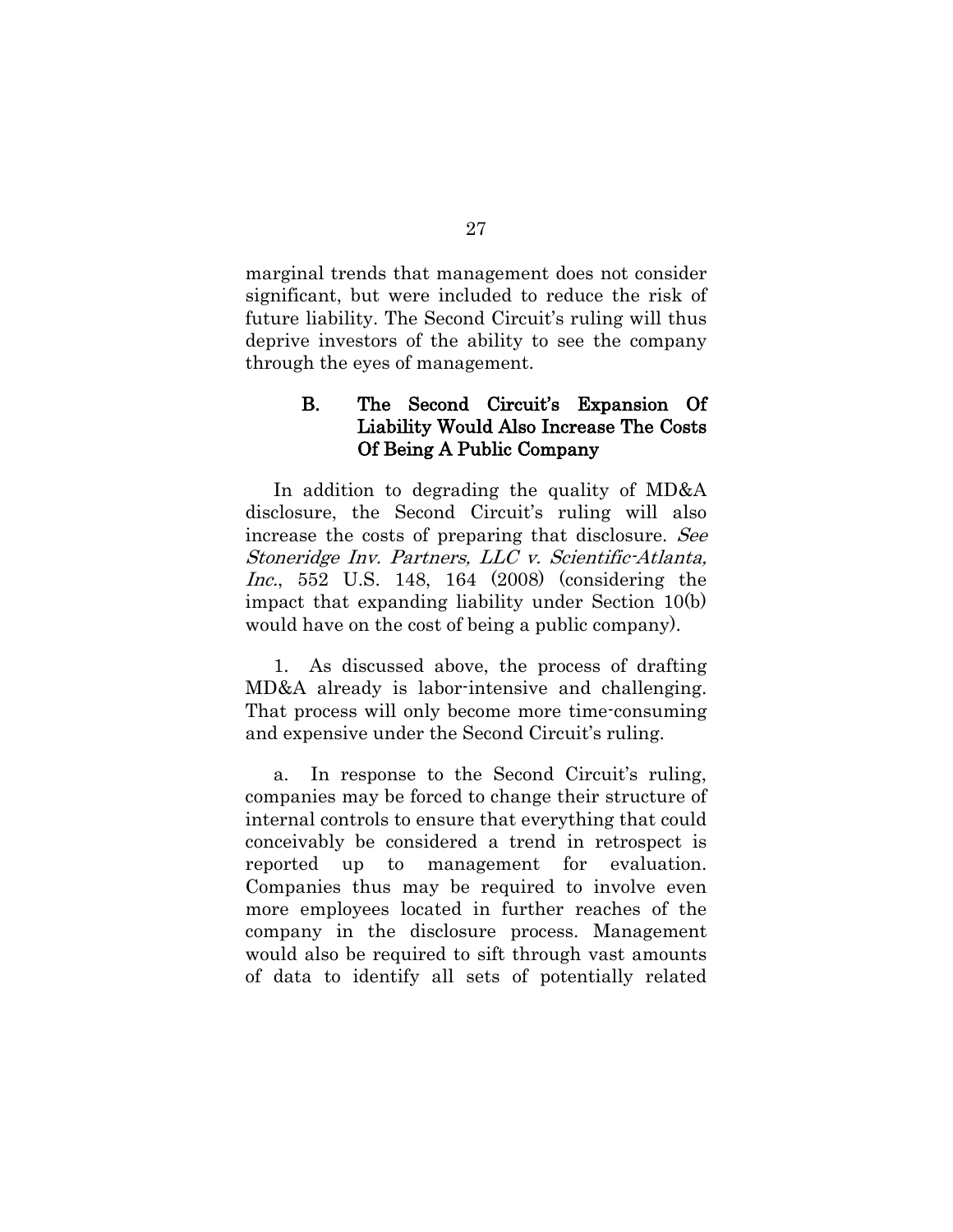events that a future plaintiff might try to string together into a trend after a stock price drop.

b. Undermining the primacy of the SEC in providing consistent interpretation and guidance on MD&A disclosure rules, and introducing a multiplicity of diverse views and conclusions from private litigants and disparate courts, will make it more difficult for companies to correctly determine what to disclose. Under the Second Circuit's ruling, companies will therefore need to take on the additional expense and burden of regularly reassessing the legal landscape concerning trend disclosure and incorporating into their disclosure decision-making an updated overview of all legal theories and pronouncements in this area.

c. Moreover, the over-disclosure encouraged by the Second Circuit's ruling can carry increased costs and liability risks for companies that extend well beyond the disclosure- and securities-litigation context—e.g., potentially requiring unnecessary disclosure of commercially sensitive information and that can be difficult to foresee.

2. In addition, the increased disclosure costs associated with the Second Circuit's ruling would undermine the SEC's efforts to "appropriately balance the costs of disclosure with the benefits" of disclosure. Securities Act Release No. 10064, 2016 WL 1595258, at \*23917.

In particular, the SEC has expressed interest in "lower[ing] the cost to registrants of providing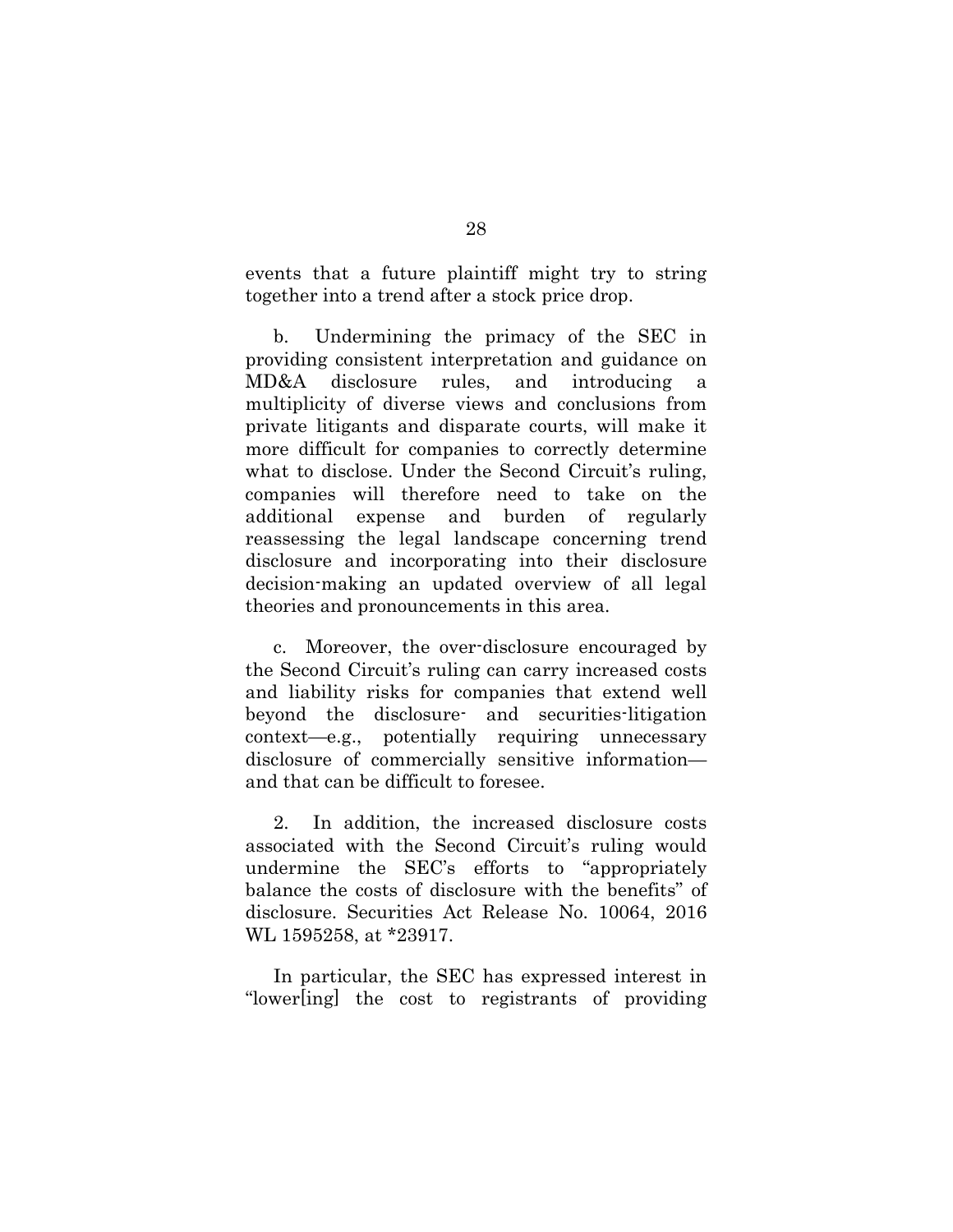information to investors," *id.*, and has further acknowledged that:

> Disclosure can be costly for registrants to produce and disseminate, and disclosure of certain sensitive information can result in competitive disadvantages. There is also a possibility that high levels of immaterial disclosure can obscure important information or reduce incentives for certain market participants to trade or create markets for securities. The appropriate choice of disclosure requirements therefore involves certain tradeoffs.

Id. at \*23919. Likewise, "courts have been sensitive about forcing a company to damage its own interests as well as those of its shareholders by revealing competitive information." Ventry v. Sands (In re Canandaigua Sec. Litig.), 944 F. Supp. 1202, 1211 (S.D.N.Y. 1996) (citing San Leandro Emergency Med. Grp. Profit Sharing Plan v. Philip Morris Cos., 75 F.3d 801, 809 (2d. Cir. 1996)).

The increased costs of the Second Circuit's ruling will undermine these efforts.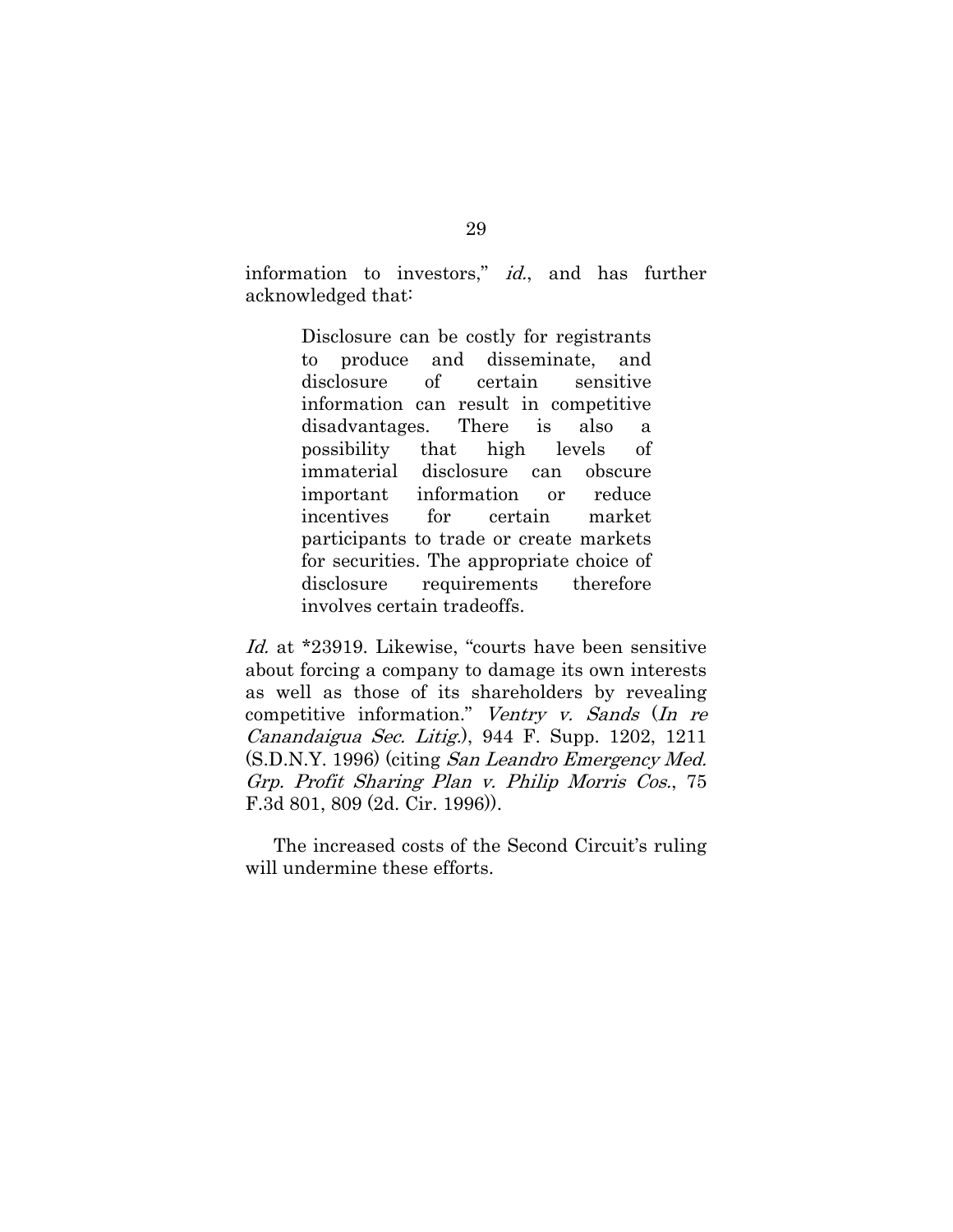### <span id="page-41-0"></span>III. THE SECOND CIRCUIT'S RULING DISREGARDS CONGRESS'S AND THE SEC'S CONSIDERED JUDGMENTS ABOUT MD&A DISCLOSURE

The Second Circuit's extension of Section 10(b) liability to trend and uncertainty disclosure under Item 303 also threatens to upset the careful judgments made by Congress and the SEC with respect to the scope of MD&A disclosure.

1. Increasing the burden of disclosure would run counter to recent congressional efforts to reduce it. In 2015, Congress enacted the Fixing America's Surface Transportation Act, Pub. L. No. 114-94, 129 Stat. 1312 (2015) (the "FAST Act"). Although primarily a transportation and infrastructure law, the FAST Act included sections aimed at modernizing and simplifying Regulation S-K's disclosure requirements. In particular, Section 72002(2) of the FAST Act instructed the SEC to "eliminate provisions of regulation S-K, required for all issuers, that are duplicative, overlapping, outdated, or unnecessary." Section 72003 further required the SEC to perform a study to, among other things, "determine how best to modernize and simplify [the requirements of Regulation S-K] in a manner that reduces the costs and burdens on issuers while still providing all material information."

In enacting the FAST Act, Congress underlined the importance of reducing the burden of disclosing unnecessary and unhelpful information so that companies can instead focus their efforts and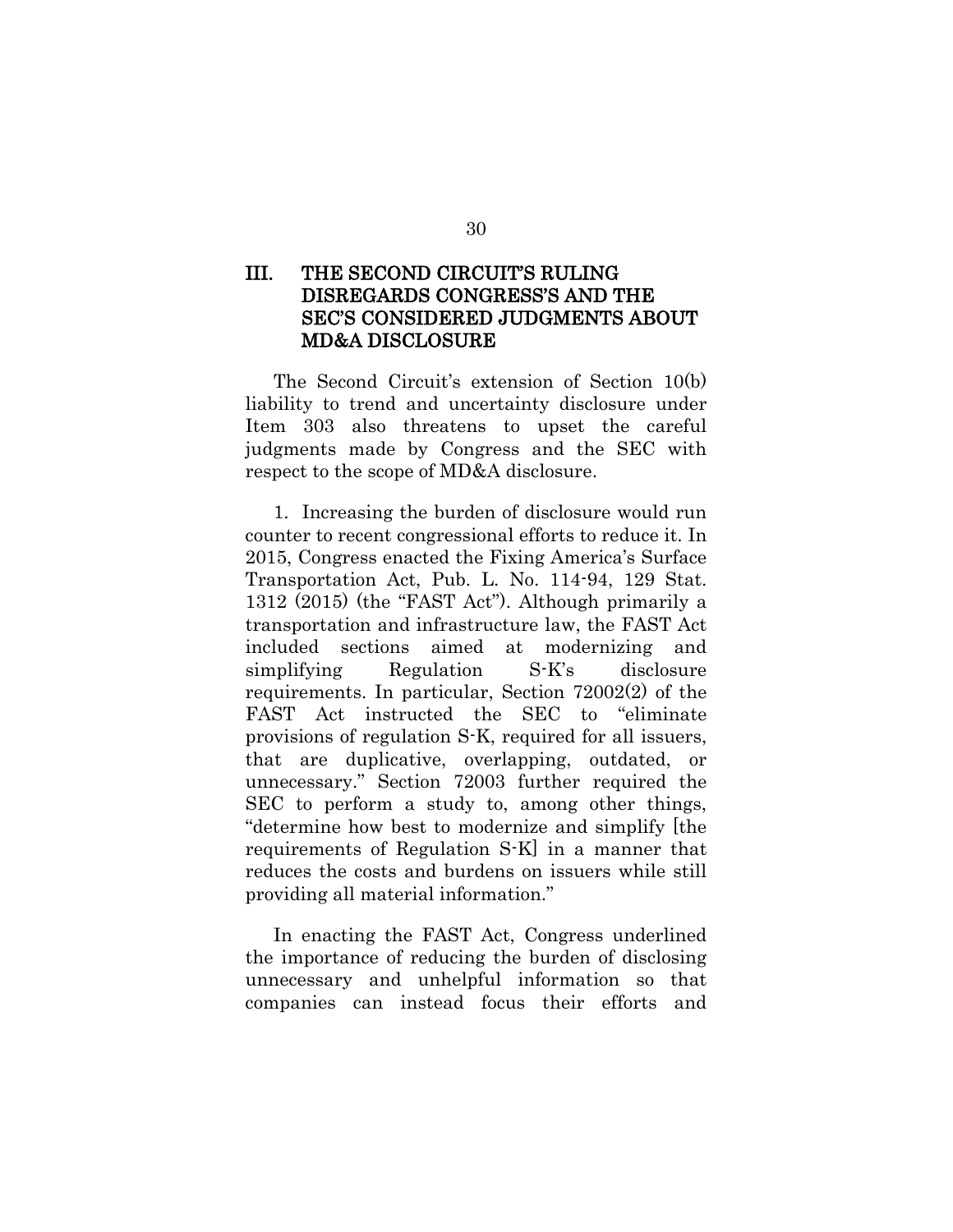resources on innovating and creating jobs. See H.R. Rep. No. 114-279, at 2 (2015) ("Simplifying and streamlining disclosure requirements will enable companies to divert fewer resources to compliance, freeing up additional capital for other purposes."). Congress also stated that it believes company management should be given the discretion to determine what information is important for investors to know. See H.R. Rep. No. 113-642, at 5 (2014) (explaining that one of the goals of the FAST Act was to "restore[] management discretion in identifying the material matters that should be disclosed to shareholders in periodic SEC filings"). A construction of Section 10(b) that increases the disclosure burdens under Item 303 would directly conflict with Congress's objectives to streamline these disclosure requirements.

2. Moreover, in response to this congressional action, the SEC recently initiated a disclosure effectiveness initiative in order to "facilitate the disclosure of information to investors, while simplifying compliance efforts, without significantly altering the total mix of information provided to investors." Disclosure Update and Simplification, Securities Act Release No. 10110, 2016 WL 4126005, \*51608 (July 13, 2016). This initiative included a comprehensive review of disclosure requirements, public comments, proposed rulemaking and formal reports. By the numbers, the SEC released 1062 pages describing the initiative, 186 of which were devoted to proposed amendments. Eight hundred and two comments were submitted in response. After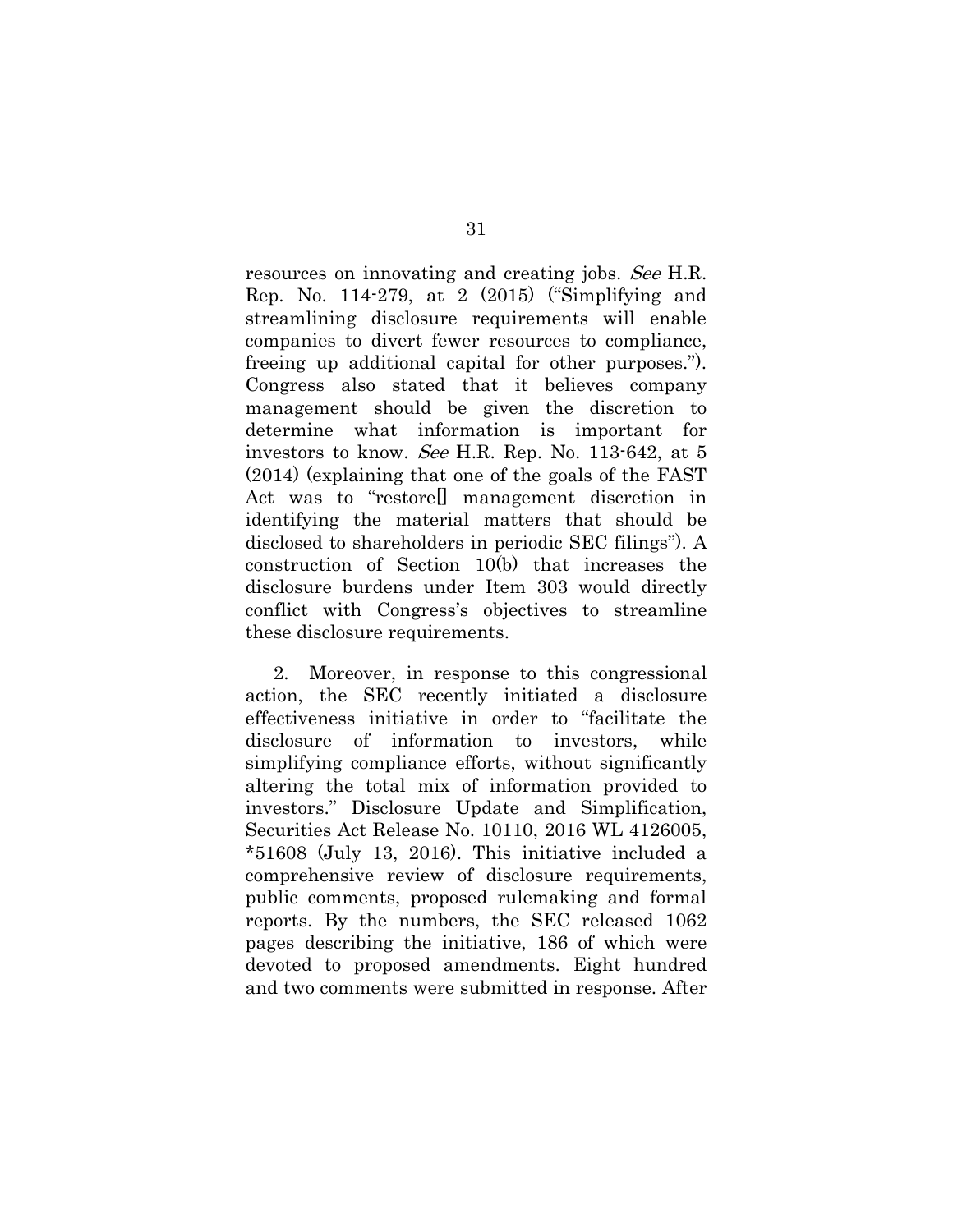careful review and engagement with multiple constituencies, and despite having determined that other regulations needed changes, the SEC thus far has not found a need to revise Item 303's trend disclosure requirements. SEC, Report on Modernization and Simplification of Regulation S-K, 9-11 (Nov. 23, 2016), https://www.sec.gov/files/secfast-act-report-2016.pdf.

The Second Circuit's expansion of liability under Item 303 thus threatens to upset the balance struck by Congress and the SEC, despite their recent reaffirmation that the scope of Item 303 does not need to be adjusted.